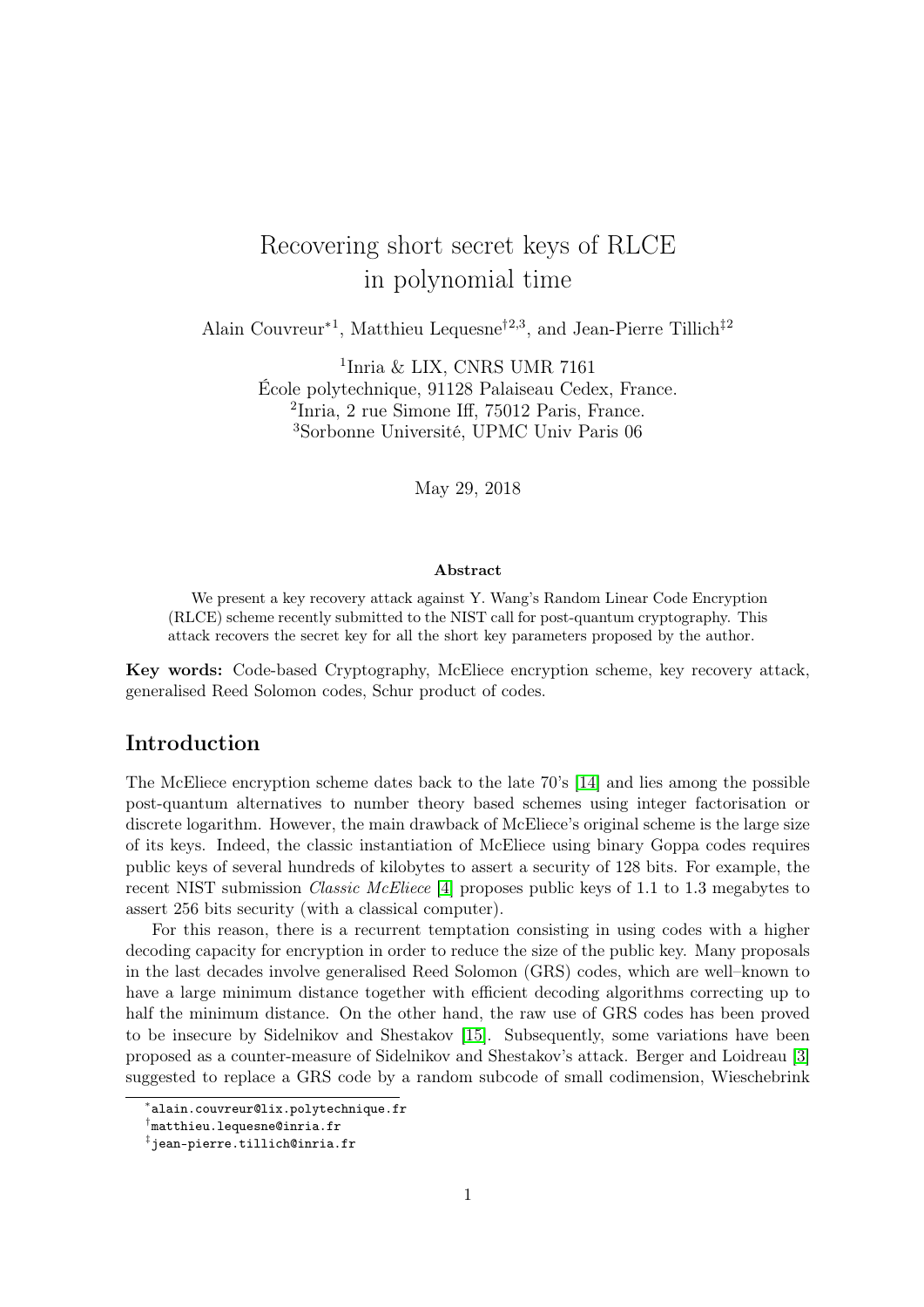[\[18\]](#page-18-1) proposed to join random columns in a generator matrix of a GRS code and Baldi et al. [\[1\]](#page-17-3) suggested to mask the structure of the code by right multiplying a generator matrix of a GRS code by the sum of a low rank matrix and a sparse matrix. It turns out that all of these proposals have been subject to efficient polynomial time attacks [\[19,](#page-18-2) [8,](#page-17-4) [11\]](#page-17-5).

A more recent proposal by Yongge Wang [\[16\]](#page-18-3) suggests another way of hiding the structure of GRS codes. The outline of Wang's construction is the following: start from a  $k \times n$  generator matrix of a GRS code of length n and dimension k over a field  $\mathbb{F}_q$ , add w additional random columns to the matrix, and mix the columns in a particular manner. The design of this scheme is detailed in § [2.1.](#page-3-0) This approach entails a significant expansion of the public key size but may resist above-mentioned attacks such as distinguisher and filtration attacks [\[8,](#page-17-4) [10\]](#page-17-6). This public key encryption primitive is the core of Wang's recent NIST submission "RLCE–KEM" [\[17\]](#page-18-4).

Our contribution In the present article we give a polynomial time key recovery attack against RLCE which breaks the system when the number of additional random columns  $w$  is strictly less than  $n - k$ . This allows us to break half the parameter sets proposed in [\[17\]](#page-18-4).

### 1 Notation and prerequisites

#### 1.1 Generalised Reed–Solomon codes

**Notation 1.** Let q be a power of prime and k a positive integer. We denote by  $\mathbb{F}_q[X]_{< k}$  the vector space of polynomials over  $\mathbb{F}_q$  whose degree is strictly bounded from above by k.

<span id="page-1-0"></span>**Definition 2** (Generalised Reed Solomon codes). Let  $x \in \mathbb{F}_q^n$  be a vector whose entries are pairwise distinct and  $y \in \mathbb{F}_q^n$  be a vector whose entries are all nonzero. The *generalised* Reed–Solomon (GRS) code with support  $\boldsymbol{x}$  and multiplier  $\boldsymbol{y}$  of dimension k is defined as

$$
\mathbf{GRS}_k(\boldsymbol{x},\boldsymbol{y}) \stackrel{\text{def}}{=} \{ (y_1f(x_1),\ldots,y_nf(x_n)) \mid f \in \mathbb{F}_q[x]_{< k} \}.
$$

#### 1.2 Schur product of codes and square codes distinguisher

**Notation 3.** The component-wise product of two vectors **a** and **b** in  $\mathbb{F}_q^n$  is denoted by

$$
\boldsymbol{a} \star \boldsymbol{b} \stackrel{\text{def}}{=} (a_1b_1, \ldots, a_nb_n).
$$

This definition extends to the product of codes where the *Schur product* of two codes  $\mathscr A$  and  $\mathscr{B} \subseteq \mathbb{F}_q^n$  is defined as

$$
\mathscr{A} \star \mathscr{B} \stackrel{\text{def}}{=} \mathrm{Span}_{\mathbb{F}_q} \left\{ a \star b \mid a \in \mathscr{A}, \ b \in \mathscr{B} \right\}.
$$

In particular,  $\mathscr{A}^{\star 2}$  denotes the *square code* of a code  $\mathscr{A}$ :  $\mathscr{A}^{\star 2} \stackrel{\text{def}}{=} \mathscr{A} \star \mathscr{A}$ .

We recall the following result on the generic behaviour of random codes with respect to this operation.

<span id="page-1-1"></span>**Proposition 4.** ([\[6,](#page-17-7) Theorem 2.3], informal) For a linear code  $\mathcal{R}$  chosen at random over  $\mathbb{F}_q$ of dimension k and length n, the dimension of  $\mathcal{R}^{\star 2}$  is typically  $\min(n, {\binom{k+1}{2}}$  $\binom{+1}{2}$ .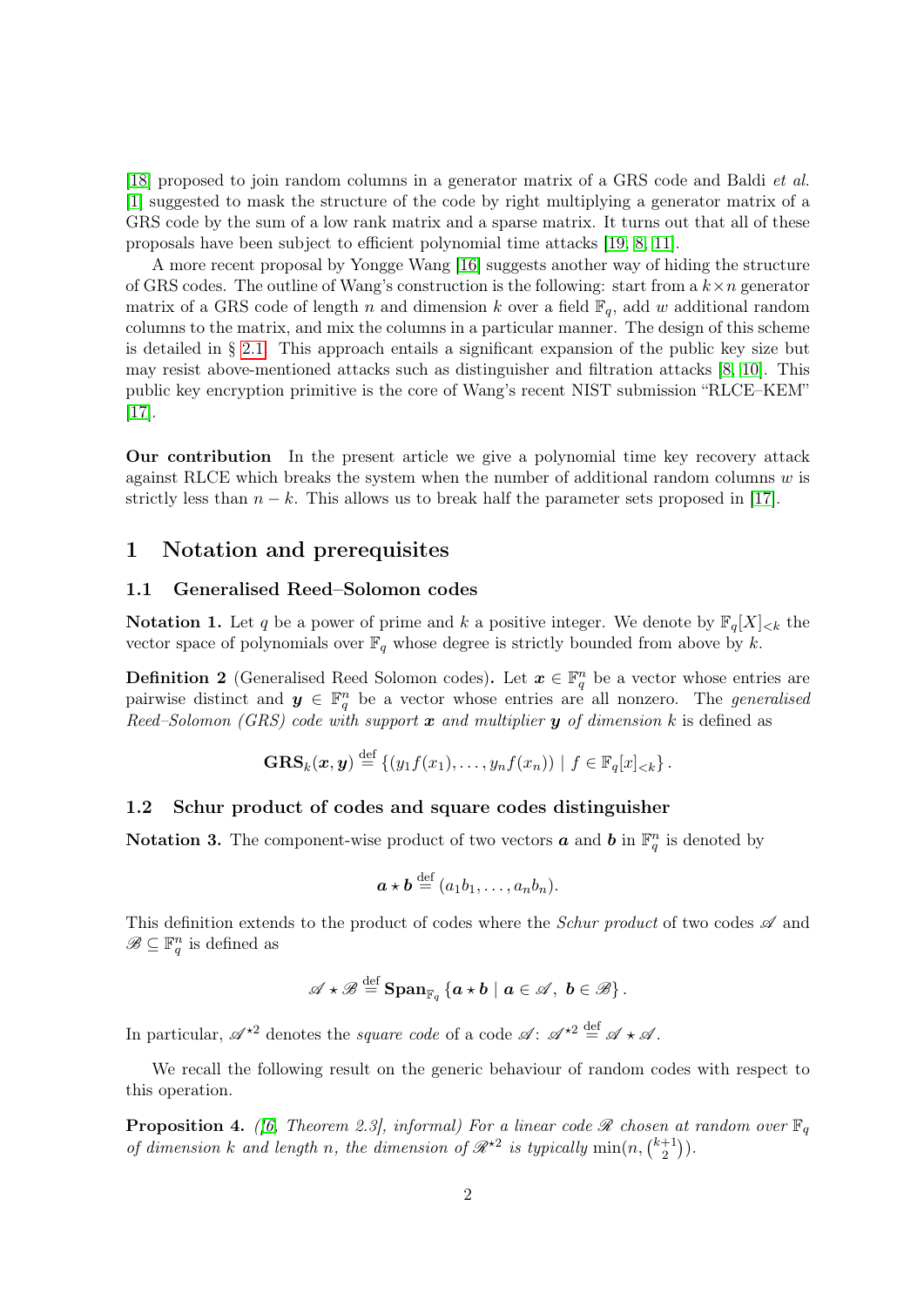This provides a distinguisher between random codes and algebraically structured codes such as generalised Reed Solomon codes [\[19,](#page-18-2) [8\]](#page-17-4), Reed Muller codes [\[7\]](#page-17-8), polar codes [\[2\]](#page-17-9) some Goppa codes [\[12,](#page-17-10) [10\]](#page-17-6) or algebraic geometry codes [\[9\]](#page-17-11). For instance, in the case of GRS codes, we have the following result.

**Proposition 5.** Let  $n, k, x, y$  be as in Definition [2.](#page-1-0) Then,

$$
\left(\textbf{GRS}_k(\boldsymbol{x}, \boldsymbol{y})\right)^{\star 2} = \textbf{GRS}_{2k-1}(\boldsymbol{x}, \boldsymbol{y}\star \boldsymbol{y}).
$$

In particular, if  $k < n/2$ , then

dim  $(GRS_k(x, y))^{*2} = 2k - 1.$ 

Thus, compared to random codes whose square have dimension quadratic in the dimension of the code, the square of a GRS code has a dimension which is linear in that of the original code. This criterion allows to distinguish GRS codes of appropriate dimension from random codes.

#### 1.3 Punctured and shortened codes

The notions of puncturing and shortening are classical ways to build new codes from existing ones. These constructions will be useful for the attack. We recall here their definition. Here, for a codeword  $\boldsymbol{c} \in \mathbb{F}_q^n$ , we denote  $(c_1, \ldots, c_n)$  its entries.

**Definition 6** (punctured code). Let  $\mathscr{C} \subseteq \mathbb{F}_q^n$  and  $\mathcal{L} \subseteq [1, n]$ . The *puncturing of*  $\mathscr{C}$  at  $\mathcal{L}$  is defined as the code defined as the code

$$
\mathcal{P}_{\mathcal{L}}(\mathscr{C}) \stackrel{\text{def}}{=} \{ (c_i)_{i \in [\![1,n]\!]} \setminus \mathcal{L} \text{ s.t. } \mathbf{c} \in \mathscr{C} \}.
$$

A punctured code can be viewed as the restriction of the codewords to a subset of code positions. It will be sometimes more convenient to view a punctured code in this way. For this reason, we introduce the following definition.

**Definition 7** (restricted code). Let  $\mathscr{C} \subseteq \mathbb{F}_q^n$  and  $\mathcal{L} \subseteq [1, n]$ . The restriction of  $\mathscr{C}$  to  $\mathcal{L}$  is defined as the sode defined as the code

$$
\mathcal{R}_{\mathcal{L}}(\mathscr{C}) \stackrel{\text{def}}{=} \{ (c_i)_{i \in \mathcal{L}} \text{ s.t. } \mathbf{c} \in \mathscr{C} \} = \mathcal{P}_{[\![ 1,n ]\!]} \setminus \mathcal{L}(\mathscr{C}) \, .
$$

**Definition 8** (shortened code). Let  $\mathscr{C} \subseteq \mathbb{F}_q^n$  and  $\mathcal{L} \subseteq [1, n]$ . The *shortening of*  $\mathscr{C}$  at  $\mathcal{L}$  is defined as the sode defined as the code

 $\mathcal{S}_{\mathcal{L}}(\mathscr{C}) \stackrel{\text{def}}{=} \mathcal{P}_{\mathcal{L}}(\{\mathbf{c} \in \mathscr{C} \text{ s.t. } \forall i \in \mathcal{L}, c_i = 0\}).$ 

Shortening a code is equivalent to puncturing the dual code, as explained by the following proposition.

**Proposition 9** ([\[13,](#page-17-12) Theorem 1.5.7]). Let  $\mathscr{C}$  be a linear code over  $\mathbb{F}_q^n$  and  $\mathcal{L} \subseteq [\![1,n]\!]$ . Then,

$$
\mathcal{S}_{\mathcal{L}}\left(\mathscr{C}^{\perp}\right)=(\mathcal{P}_{\mathcal{L}}\left(\mathscr{C}\right))^{\perp} and (\mathcal{S}_{\mathcal{L}}\left(\mathscr{C}\right))^{\perp}=\mathcal{P}_{\mathcal{L}}\left(\mathscr{C}^{\perp}\right),
$$

where  $\mathscr{A}^{\perp}$  denotes the dual of the code  $\mathscr{A}$ .

Notation 10. Throughout the document, the indices of the columns (or positions of the codewords) will always refer to the indices in the original code, although the code has been punctured or shortened. For instance, consider a code  $\mathscr{C}$  of length 5 where every word  $c \in \mathscr{C}$ is indexed  $\mathbf{c} = (c_1, c_2, c_3, c_4, c_5)$ . If we puncture  $\mathscr{C}$  in  $\{1,3\}$ , a codeword  $\mathbf{c}' \in \mathcal{P}_{\{1,3\}}(\mathscr{C})$  will be indexed  $(c'_2, c'_4, c'_5)$  and not  $(c'_1, c'_2, c'_3)$ .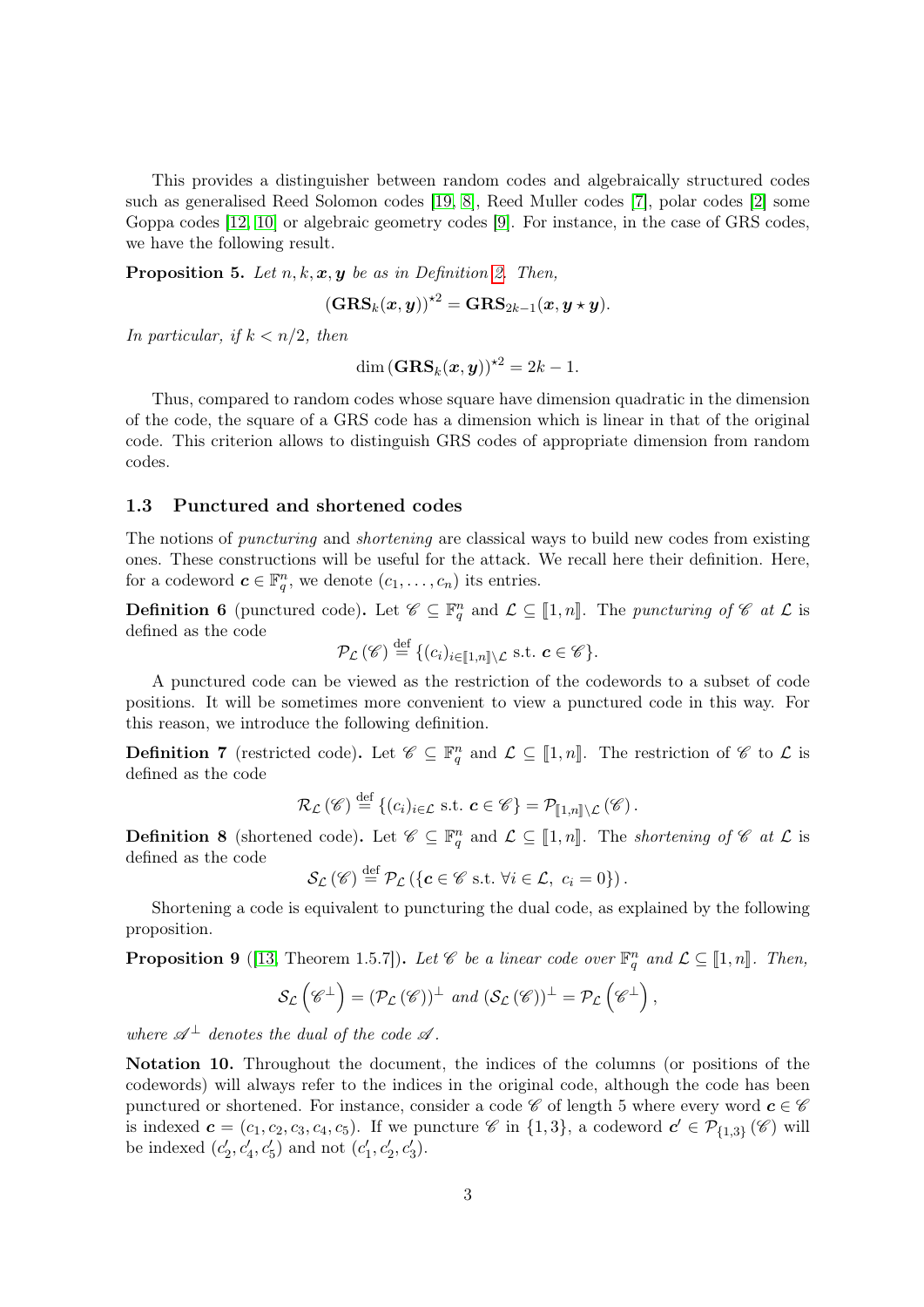# 2 The RLCE scheme

#### <span id="page-3-0"></span>2.1 Presentation of the scheme

The RLCE encryption scheme is a code-based cryptosystem, inspired by the McEliece scheme. It has been introduced by Y. Wang in [\[16\]](#page-18-3) and a proposal called "RLCE-KEM" has recently been submitted as a response for the NIST's call for post-quantum cryptosystems [\[17\]](#page-18-4).

For a message  $\bm{m} \in \mathbb{F}_q^k$ , the cipher text is  $\bm{c} = \bm{m}\bm{G} + \bm{e}$  where  $\bm{e} \in \mathbb{F}_q^{n+w}$  is a random error vector of small weight t and  $G \in \mathbb{F}_q^{k \times (n+w)}$  is a generator matrix defined as follows, for given parameters  $n, k$  and  $w$ .

- 1. Let  $x, y \in \mathbb{F}_q^n$  be respectively a support and a multiplier (as in Definition [2\)](#page-1-0).
- 2. Let  $G_0$  denote a  $k \times n$  generator matrix of the generalised Reed–Solomon code  $GRS_k(x, y)$ of length n and dimension k. Denote by  $g_1, \ldots, g_n$  the columns of  $G_0$ .
- <span id="page-3-1"></span>3. Let  $r_1, \ldots, r_w$  be column vectors chosen uniformly at random in  $\mathbb{F}_q^k$ . Denote by  $G_1$  the matrix obtained by inserting the random columns between GRS columns at the end of  $G_0$  as follows:

$$
G_1 \stackrel{\text{def}}{=} [g_1, \ldots, g_{n-w}, g_{n-w+1}, r_1, \ldots, g_n, r_w] \in \mathbb{F}_q^{k \times (n+w)}.
$$

4. Let  $A_1, \ldots, A_w$  be  $2 \times 2$  matrices chosen uniformly at random in  $\mathbf{GL}_2(\mathbb{F}_q)$ . Let A be the block–diagonal non singular matrix

$$
\boldsymbol{A} \stackrel{\text{def}}{=} \begin{pmatrix} \boldsymbol{I}_{n-w} & & (0) \\ & \boldsymbol{A}_1 & & \\ & & \ddots & \\ & & & \ddots & \\ (0) & & & \boldsymbol{A}_w \end{pmatrix} \in \mathbb{F}_q^{(n+w)\times(n+w)}.
$$

- 5. Let  $\pi \in \mathfrak{S}_{n+w}$  be a randomly chosen permutation of  $\llbracket 1, n+w \rrbracket$  and P the corresponding  $(n + w) \times (n + w)$  permutation matrix.
- 6. The public key is the matrix  $G \stackrel{\text{def}}{=} G_1 A P$  and the private key is  $(x, y, A, P)$ .

Note: This is a slightly simplified version of the scheme proposed in [\[17\]](#page-18-4) without the matrices  $P_1$  and S of the original description. They are actually not needed and the security of our simplified scheme is equivalent to the security of the scheme presented in [\[17\]](#page-18-4).

#### 2.2 Suggested sets of parameters

In [\[17\]](#page-18-4) the author proposes 2 groups of 3 sets of parameters. The first group (referred to as odd ID parameters) corresponds to parameters such that  $w \in [0.6(n-k), 0.7(n-k)]$ , whereas in the second group (even ID parameters) the parameters satisfy  $w = n - k$ . The parameters of these two groups are listed in Tables [1](#page-4-0) and [2.](#page-4-1)

The attack of the present paper recovers in polynomial time any secret key when parameters lie in the first group.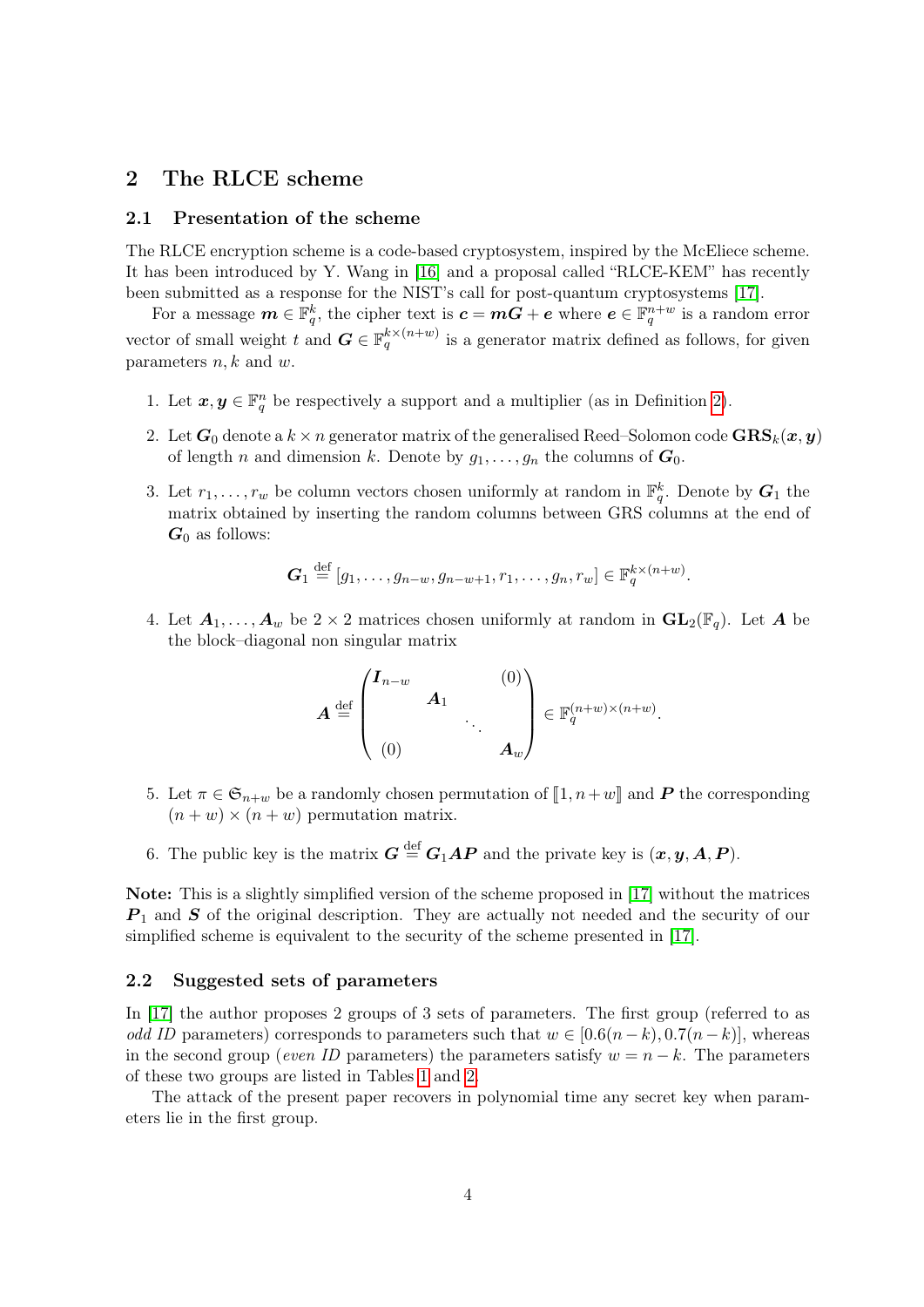| Security level (bits) | Name in $[17]$ | $\it n$ | k,  |     | w   |             | Public key size (kB) |
|-----------------------|----------------|---------|-----|-----|-----|-------------|----------------------|
| 128                   |                | 532     | 376 | 78  | 96  | 210         |                      |
| 192                   |                | 846     |     |     |     | $\Omega$ 10 | 287                  |
| 256                   |                | 160     | 700 | 230 | 911 | 011         | 742                  |

<span id="page-4-0"></span>Table 1: Set of parameters for the first group :  $w \in [0.6(n-k), 0.7(n-k)]$ .

<span id="page-4-1"></span>Table 2: Set of parameters for the second group :  $w = n - k$ .

| Security level (bits) | Name in $[17]$  | $\,n$    | $\kappa$ |        | w   | $\alpha$    | Public key size (kB) |
|-----------------------|-----------------|----------|----------|--------|-----|-------------|----------------------|
| 128                   |                 | 630      |          | $80\,$ | 160 | $\Omega$ 10 | 188                  |
| 192                   | ID <sub>2</sub> | $1000\,$ | 764      | 1Q     | 236 | $\Omega$ 10 | 450                  |
| 256                   |                 | 1360     | 800      | 280    | 560 | $\Omega$ 11 | 1232                 |

# 3 Distinguishing by shortening and squaring

We will show here that it is possible to distinguish some public keys from random codes by computing the square of some shortening of the public code. More precisely, here is our main result.

<span id="page-4-2"></span>**Theorem 11.** Let  $\mathscr C$  be a code over  $\mathbb F_q$  of length  $n+w$  and dimension k with generator matrix G which is the public key of an RLCE scheme that is based on a GRS code of length n and dimension k. Let  $\mathcal{L} \subset [1, n+w]$ . Then,

 $\dim \left( \mathcal{S}_{\mathcal{L}}(\mathscr{C}) \right)^{\star 2} \leqslant \min(n + w - |\mathcal{L}|, 2(k + w - |\mathcal{L}|) - 1).$ 

#### 3.1 Restriction to the case where  $P$  is the identity

To prove Theorem [11](#page-4-2) we can assume that  $P$  is the identity matrix. This is because of the following lemma.

<span id="page-4-3"></span>**Lemma 12.** For any permutation  $\sigma$  of the code positions  $\llbracket 1, n+w \rrbracket$  we have

$$
\dim\left(\mathcal{S}_{\mathcal{L}}\left(\mathscr{C}\right)\right)^{\star 2}=\dim\left(\mathcal{S}_{\mathcal{L}^{\sigma}}\left(\mathscr{C}^{\sigma}\right)\right)^{\star 2},
$$

where  $\mathscr{C}^{\sigma}$  is the set of codewords in  $\mathscr{C}$  permuted by  $\sigma$ , that is  $\mathscr{C}^{\sigma} = {\bf c}^{\sigma} : {\bf c} \in \mathscr{C}$  where  $c^{\sigma} \stackrel{\text{def}}{=} (c_{\sigma(i)})_{i \in [\![1,n+w]\!]}$  and  $\mathcal{L}^{\sigma} \stackrel{\text{def}}{=} {\{\sigma(i) : i \in \mathcal{L}\}}.$ 

Therefore, for the analysis of the distinguisher, we can make the following assumption.

<span id="page-4-4"></span>**Assumption 13.** The permutation matrix  $P$  is the identity matrix.

We will use this assumption several times the rest of the section, especially to simplify the notation and define the terminology. The general case will follow by using Lemma [12.](#page-4-3)

#### 3.2 Analysis of the different kinds of columns

#### 3.2.1 Notation and terminology

Before proving the result, let us introduce some notation and terminology. The set of positions  $\llbracket 1, n+w \rrbracket$  splits in a natural way into four sets, whose definitions are given in the sequel

$$
[1, n+w] = \mathcal{I}_{\text{GRS}}^1 \cup \mathcal{I}_{\text{GRS}}^2 \cup \mathcal{I}_{\text{R}} \cup \mathcal{I}_{\text{PR}}.
$$
 (1)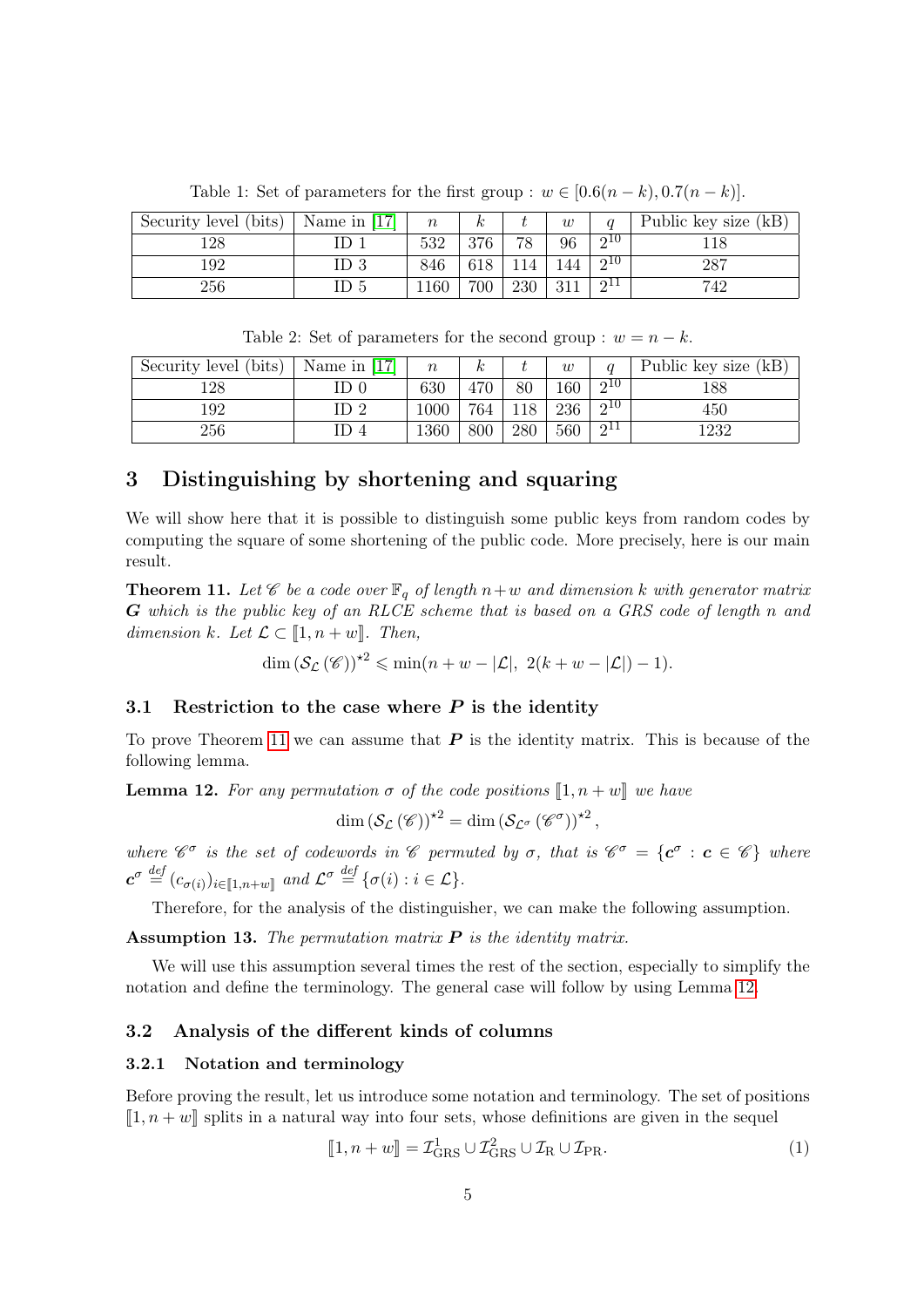**Definition 14.** The set of *GRS positions of the first type*, denoted  $\mathcal{I}^1_{\text{GRS}}$ , corresponds to GRS columns which have not been associated to a random column. This set has cardinality  $n - w$ and is given by

<span id="page-5-1"></span>
$$
\mathcal{I}_{\text{GRS}}^1 \stackrel{\text{def}}{=} \{ i \in [1, n+w] \mid \pi^{-1}(i) \leqslant n-w \}. \tag{2}
$$

Under Assumption [13,](#page-4-4) this becomes:

$$
\mathcal{I}_{\text{GRS}}^1 \stackrel{\text{def}}{=} [1, n - w].
$$

This set is called this way, because at a position  $i \in \mathcal{I}_{GRS}^1$ , any codeword  $v \in \mathscr{C}$  has an entry of the form

$$
v_i = y_i f(x_i). \tag{3}
$$

However, there might be other code positions that are of this form, as we will see later.

**Definition 15.** The set of twin positions, denoted  $\mathcal{I}_T$ , corresponds to columns that result in a mix of a random column and a GRS one. This set has cardinality  $2w$  and is equal to:

$$
\mathcal{I}_{\mathcal{T}} \stackrel{\text{def}}{=} \{ i \in [1, n+w] \, | \, \pi^{-1}(i) > n-w \}.
$$

Under Assumption [13,](#page-4-4) this becomes:

$$
\mathcal{I}_{\mathrm{T}} \stackrel{\mathrm{def}}{=} [n - w + 1, n + w].
$$

The set  $\mathcal{I}_{\mathrm{T}}$  can be divided in several subsets as follows.

**Definition 16.** Each position in  $\mathcal{I}_T$  has a unique corresponding twin position which is the position of the column with which it was mixed. For all  $s \in [1, w]$ ,  $\pi(n - w + 2s - 1)$  and  $\pi(n - w + 2s)$  are twin positions. Under Assumption [13,](#page-4-4) the positions  $n - w + 2s - 1$  and  $n - w + 2s$  are twins for all s in [1, w].

For convenience, we introduce the following notation.

**Notation 17.** The twin of a position  $i \in \mathcal{I}_T$  is denoted by  $\tau(i)$ .

To any twin pair  $\{i, \tau(i)\} = \{\pi(n - w + 2s - 1), \pi(n - w + 2s)\}\$  with  $s \in \{1, ..., w\}$  is associated a unique linear form  $\psi_s : \mathbb{F}_q[x]_{\leq k} \to \mathbb{F}_q$  and a non-singular matrix  $\mathbf{A}_s$  such that for any codeword  $v \in \mathscr{C}$ , we have

<span id="page-5-0"></span>
$$
v_i = a_s y_j f(x_j) + c_s \psi_s(f)
$$
  
\n
$$
v_{\tau(i)} = b_s y_j f(x_j) + d_s \psi_s(f),
$$
\n(4)

where  $j = n - w + s$  and

<span id="page-5-2"></span>
$$
\begin{pmatrix} a_s & b_s \\ c_s & d_s \end{pmatrix} = \mathbf{A}_s. \tag{5}
$$

The linear form  $\psi_s$  is the form whose evaluations provides the random column added on the right of the  $(n-w+s)$ –th column during the construction process of G (see § [2.1,](#page-3-0) Step [3\)](#page-3-1). From [\(4\)](#page-5-0), we see that we may obtain more GRS positions: indeed  $v_i = a_s y_j f(x_i)$  if  $c_s = 0$ or  $v_{\tau(i)} = b_s y_j f(x_j)$  if  $d_s = 0$ . On the other hand if  $c_s d_s \neq 0$  the twin pairs are correlated in the sense that they behave in a non-trivial way after shortening: Lemma [24](#page-7-0) shows that if one shortens the code in such a position its twin becomes a GRS position. We therefore call such a twin pair a pseudo-random twin pair and the set of pseudo-random twin pairs forms what we call the set of *pseudo-random* positions.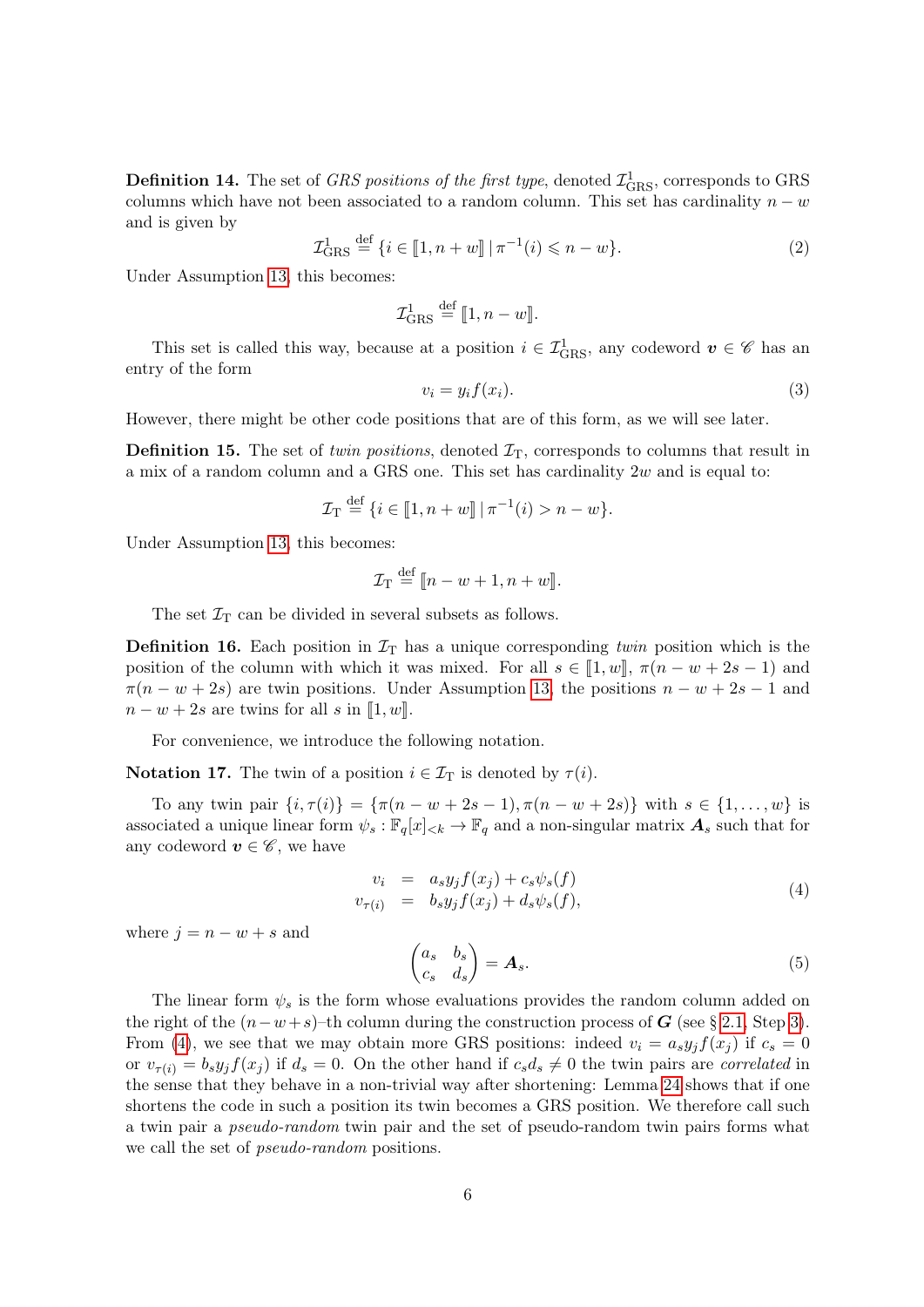**Definition 18.** The set of *pseudo-random positions* (PR in short), denoted  $\mathcal{I}_{PR}$ , is given by

<span id="page-6-6"></span>
$$
\mathcal{I}_{\rm PR} \stackrel{\text{def}}{=} \bigcup_{s \in [\![1,w]\!]} \{ \pi(n - w + 2s - 1), \pi(n - w + 2s) \}. \tag{6}
$$

Under Assumption [13,](#page-4-4) this becomes:

<span id="page-6-0"></span>
$$
\mathcal{I}_{\text{PR}} = \bigcup_{s \in [1,w] \text{ s.t. } c_s d_s \neq 0} \{n - w + 2s - 1, n - w + 2s\}.
$$
 (7)

If  $c_s d_s = 0$ , then a twin pair splits into a GRS position of the second kind and a random position. The GRS position of the second kind is  $\pi(n - w + 2s - 1)$  if  $c_s = 0$  or  $\pi(n - w + 2s)$ if  $d_s = 0$  ( $c_s$  and  $d_s$  can not both be equal to 0 since  $\mathbf{A}_s$  is invertible).

**Definition 19.** The set GRS positions of the second kind, denoted  $\mathcal{I}^2_{\text{GRS}}$ , is defined as

<span id="page-6-4"></span>
$$
\mathcal{I}_{\text{GRS}}^2 \stackrel{\text{def}}{=} \{ \pi(n - w + 2s - 1) \, | \, c_s = 0 \} \cup \{ \pi(n - w + 2s) \, | \, d_s = 0 \}. \tag{8}
$$

Under Assumption [13,](#page-4-4) this becomes:

<span id="page-6-1"></span>
$$
\mathcal{I}_{\text{GRS}}^2 = \{ n - w + 2s - 1 \, | \, c_s = 0 \} \cup \{ n - w + 2s \, | \, d_s = 0 \}. \tag{9}
$$

**Definition 20.** The set of *random positions*, denoted  $\mathcal{I}_R$ , is defined as

$$
\mathcal{I}_{\mathrm{R}} \stackrel{\text{def}}{=} \{ \pi(n - w + 2s - 1) \, | \, d_s = 0 \} \cup \{ \pi(n - w + 2s) \, | \, c_s = 0 \}. \tag{10}
$$

Under Assumption [13,](#page-4-4) this becomes:

<span id="page-6-2"></span>
$$
\mathcal{I}_{\mathcal{R}} = \{ n - w + 2s - 1 \, | \, d_s = 0 \} \cup \{ n - w + 2s \, | \, c_s = 0 \}. \tag{11}
$$

We also define the *GRS positions* to be the GRS positions of the first or the second kind.

**Definition 21.** The set of GRS positions, denoted  $\mathcal{I}_{\text{GRS}}$ , is defined as

<span id="page-6-5"></span>
$$
\mathcal{I}_{\rm GRS} \stackrel{\text{def}}{=} \mathcal{I}_{\rm GRS}^1 \cup \mathcal{I}_{\rm GRS}^2. \tag{12}
$$

<span id="page-6-8"></span>Remark 22. Note that in the typical case  $\mathcal{I}^2_{\text{GRS}}$  and  $\mathcal{I}_R$  are empty sets. Indeed, such positions exist only if one of the entries (either  $c_s$  or  $d_s$ ) of a random non-singular matrix  $\mathbf{A}_s$  is equal to zero.

We finish this subsection with a lemma.

<span id="page-6-7"></span>**Lemma 23.** 
$$
|\mathcal{I}_{\text{GRS}}^2| = |\mathcal{I}_{\text{R}}|
$$
 and  $|\mathcal{I}_{\text{PR}}| = 2(w - |\mathcal{I}_{\text{R}}|)$ .

Proof. Using [\(7\)](#page-6-0), [\(9\)](#page-6-1) and [\(11\)](#page-6-2) we see that, under Assumption [13,](#page-4-4)

<span id="page-6-3"></span>
$$
[\![n-w+1,n+w]\!] = \mathcal{I}_{\text{PR}} \cup \mathcal{I}_{\text{GRS}}^2 \cup \mathcal{I}_{\text{R}} \tag{13}
$$

and the above union is disjoint. Next, there is a one-to-one correspondence relating  $\mathcal{I}^2_{\rm GRS}$  and  $\mathcal{I}_{\text{R}}$ . Indeed, still under Assumption [13,](#page-4-4) if  $c_s = 0$  for some  $s \in [\![1, w]\!]$ , then  $n-w+2s-1 \in \mathcal{I}_{\text{GRS}}^2$ and  $n-w+2s \in \mathcal{I}_R$  and conversely if  $d_s = 0$ . This proves that  $|\mathcal{I}_{GRS}^2| = |\mathcal{I}_R|$ , which, together with [\(13\)](#page-6-3) yields the result.  $\Box$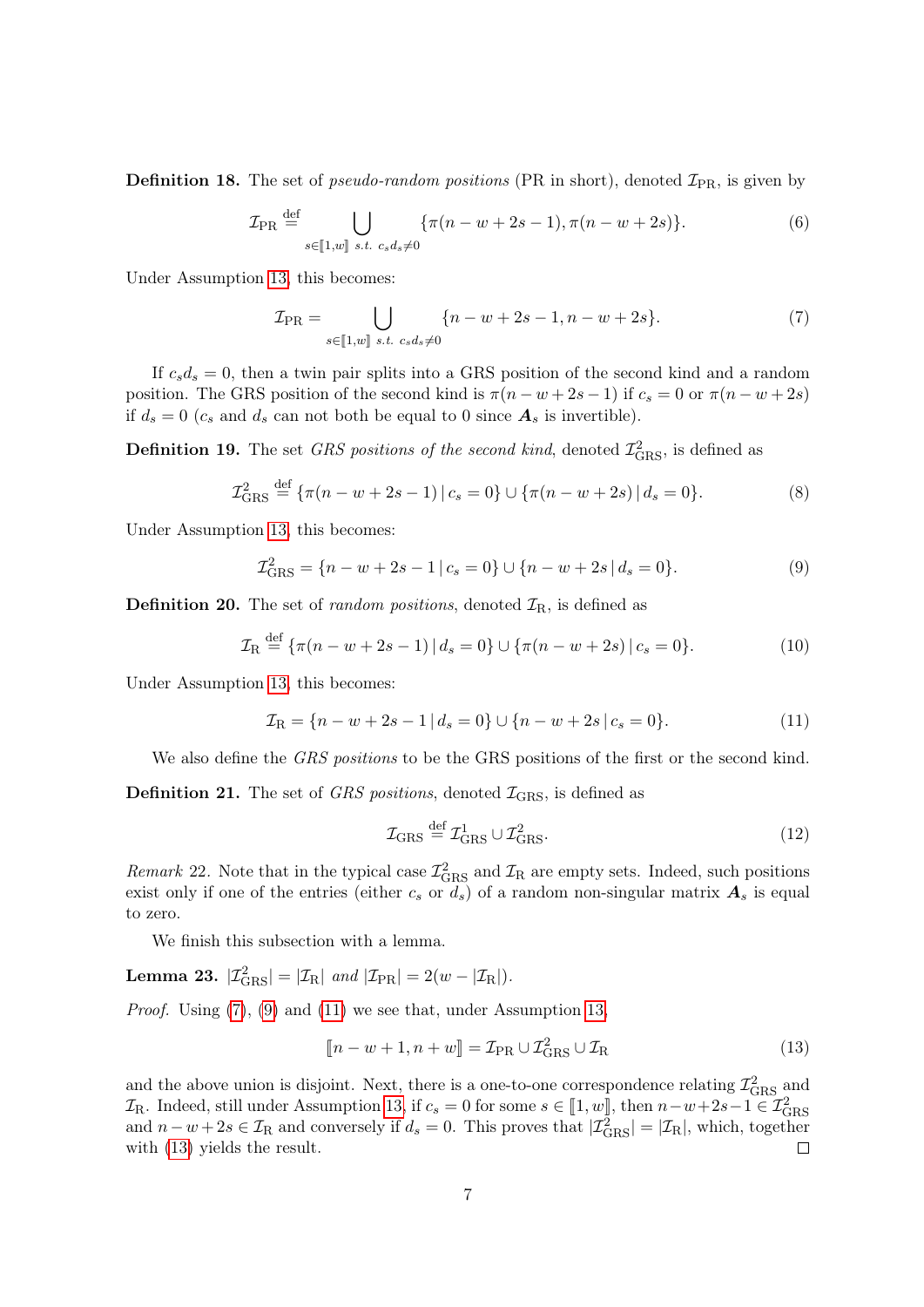#### 3.3 Intermediate results

Before proceeding to the proof of Theorem [11,](#page-4-2) let us state and prove some intermediate results. We will start by Lemmas [24](#page-7-0) and [26,](#page-7-1) that will be useful to prove Proposition [27](#page-8-0) on the structure of shortened RLCE codes, by induction on the number of shortened positions. This proposition will be the key of the final theorem. Then, we will prove a general result on modified GRS codes with additional random columns.

#### 3.3.1 Two useful lemmas

The first lemma explains that, after shortening a PR position, its twin will behave like a GRS position. This is actually a crucial lemma that explains why PR columns in  $G$  do not really behave like random columns after shortening the code at the corresponding position.

<span id="page-7-0"></span>**Lemma 24.** Let i be a PR position and  $\mathcal{L}$  a set of positions that neither contains i nor  $\tau(i)$ . Let  $\mathscr{C}' \stackrel{\text{def}}{=} \mathcal{S}_{\mathcal{L}}(\mathscr{C})$ . The position  $\tau(i)$  behaves like a GRS position in the code  $\mathcal{S}_{\{i\}}(\mathscr{C}')$ . That is, the  $\tau(i)$ -th column of a generator matrix of  $S_{\{i\}}(\mathscr{C}')$  has entries of the form

$$
\tilde{y}_j f(x_j)
$$

for some j in  $\llbracket n - w + 1, n \rrbracket$  and  $\tilde{y}_j$  in  $\mathbb{F}_q$ .

*Proof.* Let us assume that  $i = n - w + 2s - 1$  for some  $s \in \{1, ..., w\}$ . The case  $i = n - w + 2s$ can be proved in a similar way. At position *i*, for any  $c \in \mathscr{C}'$ , from [\(4\)](#page-5-0), we have

$$
c_i = ay_j f(x_j) + c\psi_s(f),
$$

where  $j = n - w + s$ . By shortening, we restrict our space of polynomials to the subspace of polynomials in  $\mathbb{F}_q[x]_{< k}$  satisfying  $c_i = 0$ , *i.e.* Since *i* is a PR position,  $c \neq 0$  and therefore

$$
\psi_s(f) = -c^{-1} a y_j f(x_j).
$$

Therefore, at the twin position  $\tau(i) = n - w + 2s$  and for any  $c \in S_{\{i\}}(\mathscr{C}')$ , we have

$$
c_{\tau(i)} = by_j f(x_j) + d\psi_j(f)
$$
  
=  $y_j(b - dac^{-1})f(x_j).$ 

 $\Box$ 

Remark 25. This lemma does not hold for a random position, since the proof requires that  $c \neq 0$ . It is precisely because of this that we have to make a distinction between twin pairs, *i.e.* pairs for which the associated matrix  $A_s$  is such that  $c_s d_s \neq 0$  and pairs for which it is not the case.

This lemma allows us to get some insight on the structure of the shortened code  $\mathcal{S}_{\mathcal{L}}(\mathscr{C})$ . Before giving the relevant statement let us first recall the following result.

<span id="page-7-1"></span>**Lemma 26.** Consider a linear code  $\mathscr A$  over  $\mathbb F_q$  whose restriction to a subset  $\mathcal L$  is a subcode of a GRS code over  $\mathbb{F}_q$  of dimension  $k_{\text{GRS}}$ . Let i be an element of  $\mathcal{L}$ . Then the restriction of  $\mathcal{S}_{\{i\}}(\mathscr{A})$  to  $\mathcal{L}\setminus\{i\}$  is a subcode of a GRS code of dimension  $k_{\text{GRS}}-1$ .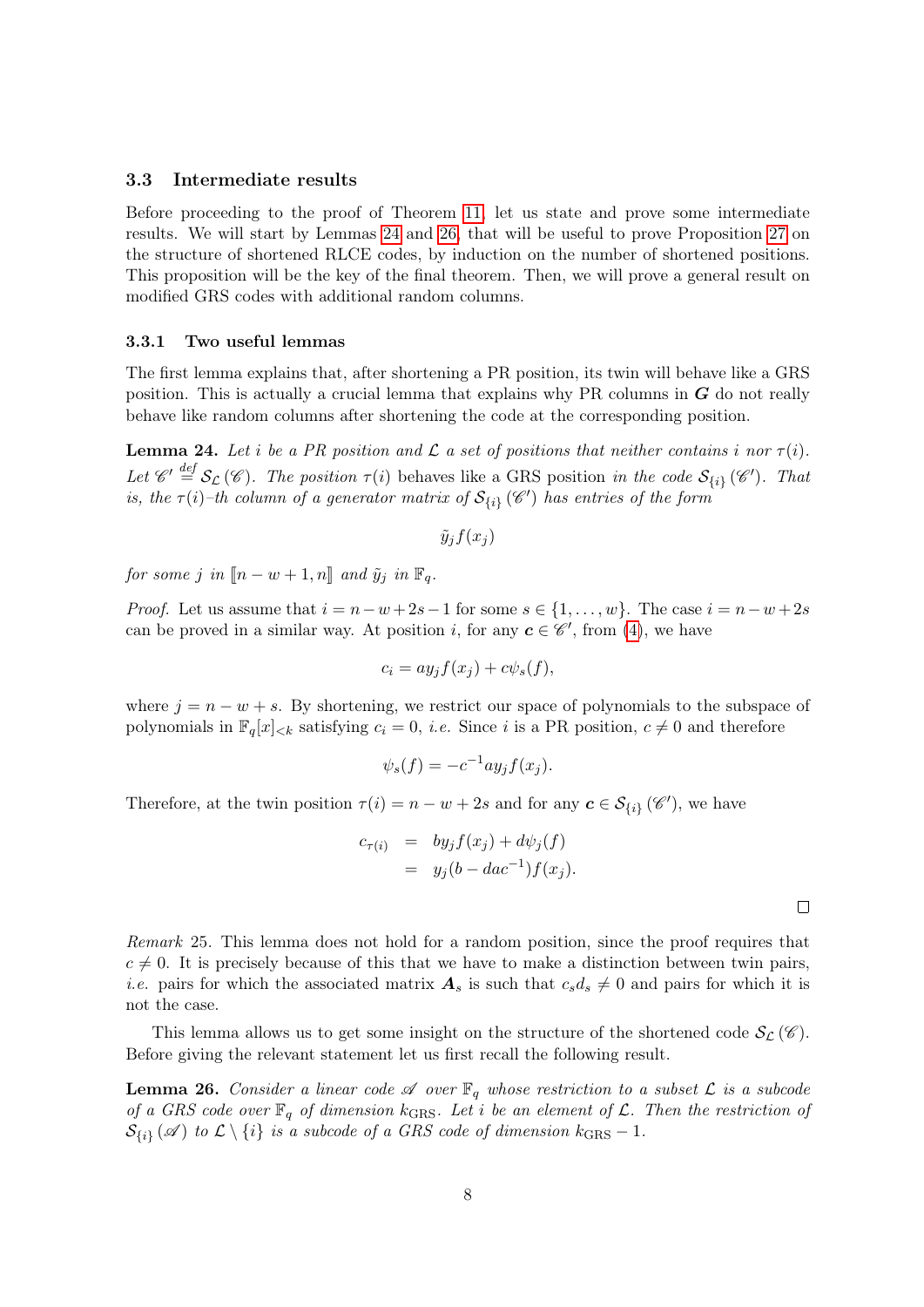*Proof.* By definition the restriction  $\mathscr{A}'$  to  $\mathscr{L}$  is a code of the form

$$
\mathscr{A}' \stackrel{\text{def}}{=} \left\{ \left( y_j f(x_j) \right)_{j \in \mathcal{L}} : f \in L \right\},\
$$

where the  $y_j$ 's are nonzero elements of  $\mathbb{F}_q$ , the  $x_j$ 's are distinct elements of  $\mathbb{F}_q$  and L is a subspace of  $\mathbb{F}_q[X]_{\leq k_{\text{GRS}}}$ . Clearly the restriction  $\mathscr{A}''$  of  $\mathcal{S}_{\{i\}}(\mathscr{A})$  to  $\mathcal{L} \setminus \{i\}$  can be written as

$$
\mathscr{A}'' = \left\{ (y_j f(x_j))_{j \in \mathcal{L} \setminus \{i\}} : f \in L, f(x_i) = 0 \right\}.
$$

The polynomials  $f(X)$  in L such that  $f(x_i) = 0$  can be written as  $f(X) = (X - x_i)g(X)$ where deg  $g = \deg f - 1$  and g ranges in this case over a subspace L' of polynomials of degree  $k_{\text{GRS}} - 1$ . We can therefore write

$$
\mathscr{A}'' = \left\{ \left( y_j(x_j - x_i)g(x_j) \right)_{j \in \mathcal{L} \setminus \{i\}} : g \in L' \right\}.
$$

This implies our lemma.

#### 3.3.2 The key proposition

Using Lemmas [24](#page-7-0) and [26,](#page-7-1) we can prove the following result by induction. This result is the key proposition for proving Theorem [11.](#page-4-2)

<span id="page-8-0"></span>**Proposition 27.** Let  $\mathcal L$  be a subset of  $\llbracket 1, n+w \rrbracket$  and let  $\mathcal L_0, \mathcal L_1, \mathcal L_2$  be subsets of  $\mathcal L$  defined as

•  $\mathcal{L}_0$  the set of GRS positions (see [\(2\)](#page-5-1), [\(8\)](#page-6-4) and [\(12\)](#page-6-5) for a definition) of  $\mathcal{L}$ , i.e.

$$
\mathcal{L}_0 \stackrel{\text{def}}{=} \mathcal{L} \cap \mathcal{I}_{GRS};
$$

•  $\mathcal{L}_1$  the set of PR positions (see [\(6\)](#page-6-6)) of  $\mathcal L$  that do not have their twin in  $\mathcal L$ , i.e.

$$
\mathcal{L}_1 \stackrel{\text{def}}{=} \{i \in \mathcal{L} \cap \mathcal{I}_{PR} \,|\, \tau(i) \notin \mathcal{L}\};
$$

•  $\mathcal{L}_2$  the set of PR positions of  $\mathcal L$  whose twin position is also included in  $\mathcal L$ , i.e.

$$
\mathcal{L}_2 \stackrel{\text{def}}{=} \{i \in \mathcal{L} \cap \mathcal{I}_{PR} \, | \, \tau(i) \in \mathcal{L}\}.
$$

Let  $\mathscr{C}'$  be the restriction of  $\mathcal{S}_{\mathcal{L}}(\mathscr{C})$  to  $(\mathcal{I}_{GRS} \setminus \mathcal{L}_0) \cup \tau(\mathcal{L}_1)$ . Then,  $\mathscr{C}'$  is a subcode of a GRS code of length  $|\mathcal{I}_{GRS}| - |\mathcal{L}_0| + |\mathcal{L}_1|$  and dimension  $k - |\mathcal{L}_0| - \frac{|\mathcal{L}_2|}{2}$ .

*Proof.* Let us prove by induction on  $\ell = |\mathcal{L}|$  that  $\mathscr{C}'$  is a subcode of a GRS code of length  $|\mathcal{I}_{GRS}| - |\mathcal{L}_0| + |\mathcal{L}_1|$  and dimension  $k - |\mathcal{L}_0| - \frac{|\mathcal{L}_2|}{2}$ .

This statement is clearly true if  $\ell = 0$ , *i.e.* if  $\mathcal L$  is the empty set. Assume that the result is true for all  $\mathcal L$  up to some size  $\ell \geqslant 0$ . Consider now a set  $\mathcal L$  of size  $\ell + 1$ . We can write  $\mathcal{L} = \mathcal{L}' \cup \{i\}$  where  $\mathcal{L}'$  is of size  $\ell$ .

Let  $\mathcal{L}_0, \mathcal{L}_1, \mathcal{L}_2$  be subsets of  $\mathcal L$  as defined in the statement and  $\mathcal{L}'_0, \mathcal{L}'_1, \mathcal{L}'_2$  be the subsets of  $\mathcal{L}'$  obtained by replacing in the statement  $\mathcal{L}$  by  $\mathcal{L}'$ . There are now several cases to consider for i.

 $\Box$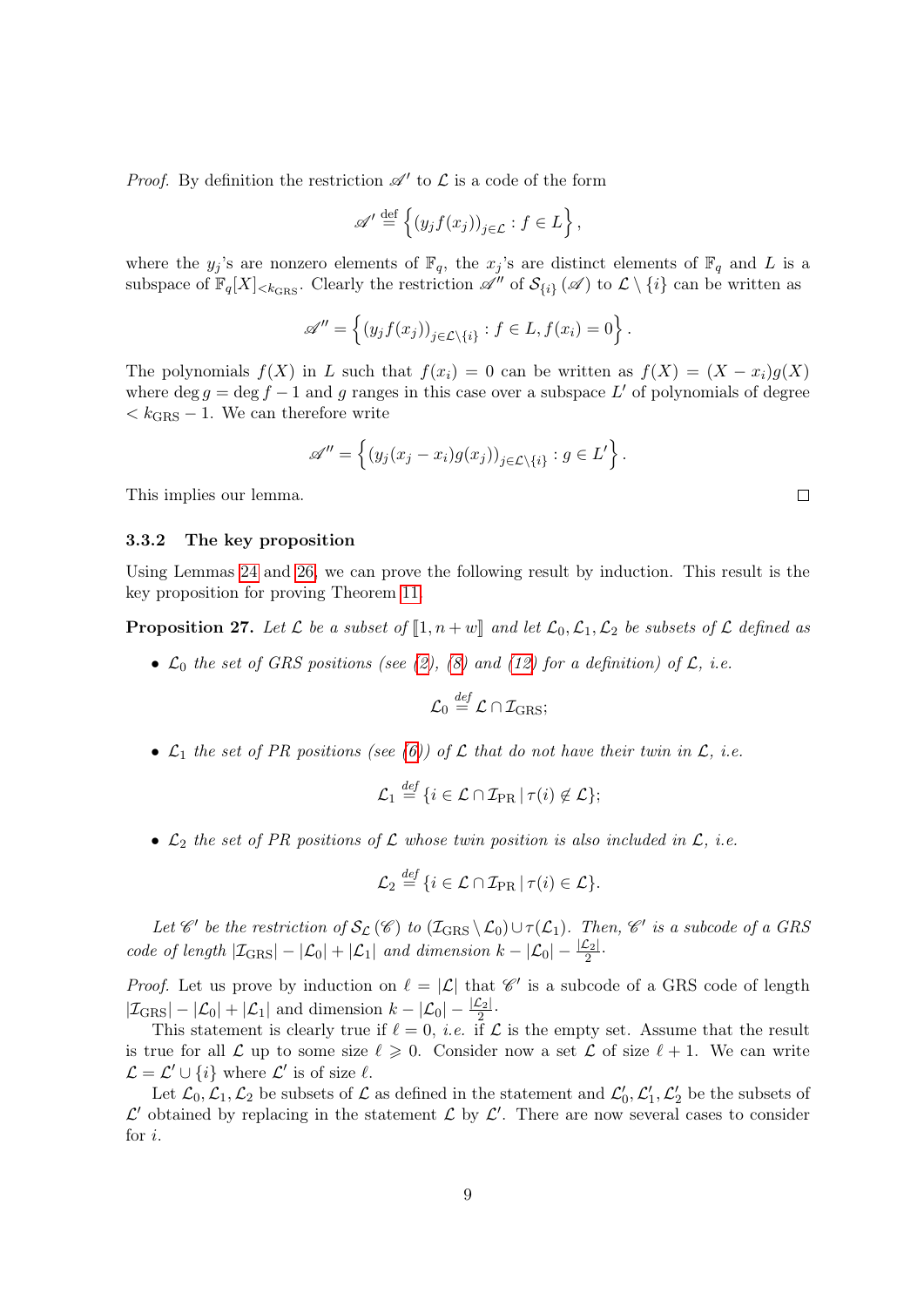**Case 1:**  $i \in \mathcal{L}_0$ . In this case,  $\mathcal{L}_0 = \mathcal{L}'_0 \cup \{i\}$ ,  $\mathcal{L}_1 = \mathcal{L}'_1$  and  $\mathcal{L}_2 = \mathcal{L}'_2$ . We can apply Lemma [26](#page-7-1) with  $\mathscr{A} = \mathcal{S}_{\mathcal{L}'}(\mathscr{C})$  because by the induction hypothesis, its restriction to

$$
\mathcal{L}'' \stackrel{\text{def}}{=} (\mathcal{I}_{GRS} \setminus \mathcal{L}'_0) \cup \tau(\mathcal{L}'_1)
$$

is a subcode of a GRS code of length  $|\mathcal{I}_{\text{GRS}}| - |\mathcal{L}'_0| + |\mathcal{L}'_1|$  and dimension  $k - |\mathcal{L}'_0| - \frac{|\mathcal{L}'_2|}{2}$  $\frac{2}{2}$ . Therefore the restriction of the shortened code  $\mathcal{S}_{\mathcal{L}}(\mathscr{C}) = \mathcal{S}_{\{i\}}(\mathscr{A})$  to  $\mathcal{L}'' \setminus \{i\} = (\mathcal{I}_{GRS} \setminus \mathcal{I}_{CHS})$  $\mathcal{L}_0$ )  $\cup \tau(\mathcal{L}_1)$  is a subcode of a GRS code of length  $|\mathcal{I}_{GRS}| - |\mathcal{L}_0| + |\mathcal{L}_1|$  and dimension  $k - |\mathcal{L}_0'| - \frac{|\mathcal{L}_2'|}{2} - 1 = k - |\mathcal{L}_0| - \frac{|\mathcal{L}_2|}{2}.$ 

- **Case 2:**  $i \in \mathcal{L}_1$ . In this case,  $\mathcal{L}_0 = \mathcal{L}'_0$ ,  $\mathcal{L}_1 = \mathcal{L}'_1 \cup \{i\}$  and  $\mathcal{L}_2 = \mathcal{L}'_2$ . This implies that  $\mathcal{L}'$  does not contain *i* nor  $\tau(i)$ . We can therefore apply Lemma [24](#page-7-0) with  $\mathscr{C}' = \mathcal{S}_{\mathcal{L}'}(\mathscr{C})$ . Lemma 24 states that the position  $\tau(i)$  behaves like a GRS position in  $\mathcal{S}_{\{i\}}(\mathscr{C}') = \mathcal{S}_{\mathcal{L}}(\mathscr{C})$ . By induction hypothesis, the restriction of the code  $\mathscr{C}'$  to  $(\mathcal{I}_{GRS} \setminus \mathcal{L}'_0) \cup \tau(\mathcal{L}'_1)$  is a subcode  $_0/$   $\cup$   $_1$   $($   $\sim$   $_1$ of a GRS code of length  $|\mathcal{I}_{GRS}|-|\mathcal{L}'_0|+|\mathcal{L}'_1|$  and dimension  $k-|\mathcal{L}'_0|-\frac{|\mathcal{L}_2|}{2}=k-|\mathcal{L}_0|-\frac{|\mathcal{L}_2|}{2}$ . Therefore the restriction of  $\mathcal{S}_{\{i\}}(\mathscr{C}') = \mathcal{S}_{\mathcal{L}}(\mathscr{C})$  to  $(\mathcal{I}_{GRS} \setminus \mathcal{L}_0) \cup \tau(\mathcal{L}_1) = (\mathcal{I}_{GRS} \setminus \mathcal{L}'_0)$  $\tau(\mathcal{L}'_1) \cup \{\tau(i)\}\$ is a subcode of a GRS code of dimension  $k - |\mathcal{L}_0| - \frac{|\mathcal{L}_2|}{2}$  and length  $|\mathcal{I}_{GRS}| - |\mathcal{L}'_0| + |\mathcal{L}'_1| + 1 = |\mathcal{I}_{GRS}| - |\mathcal{L}_0| + |\mathcal{L}_1|.$
- Case 3:  $i \in \mathcal{L}_2$ . In this case,  $\mathcal{L}_0 = \mathcal{L}'_0$ ,  $\mathcal{L}_1 = \mathcal{L}'_1 \setminus {\tau(i)}$  and  $\mathcal{L}_2 = \mathcal{L}'_2 \cup {\{i, \tau(i)\}}$ . In fact, this case can only happen if  $\ell \geq 1$  and we will rather consider the induction with respect to the set  $\mathcal{L}'' = \mathcal{L} \setminus \{i, \tau(i)\}\$  of size  $\ell - 1$  and the sets  $\mathcal{L}''_0, \mathcal{L}''_1, \mathcal{L}''_2$  such that  $\mathcal{L}_0'' = \mathcal{L}_0, \mathcal{L}_1'' = \mathcal{L}_1, \mathcal{L}_2'' = \mathcal{L}_2 \setminus \{i, \tau(i)\}.$

By induction hypothesis on  $\mathcal{L}''$ , the restriction of  $\mathscr{C}'' \stackrel{\text{def}}{=} \mathcal{S}_{\mathcal{L}''}(\mathscr{C})$  to  $(\mathcal{I}_{GRS} \setminus \mathcal{L}_0'') \cup \tau(\mathcal{L}_1'')$ is a subcode of a GRS code of length  $|\mathcal{I}_{GRS}| - |\mathcal{L}_{0}^{"}| + |\mathcal{L}_{1}^{"}| = |\mathcal{I}_{GRS}| - |\mathcal{L}_{0}| + |\mathcal{L}_{1}|$  and dimension  $k - |\mathcal{L}''_0| - \frac{|\mathcal{L}''_2|}{2} = k - |\mathcal{L}_0| - \frac{|\mathcal{L}_2|}{2} + 1.$ 

Following Assumption [13,](#page-4-4) we can write without loss of generality that  $i = n - w + 2s - 1$ for some  $s \in \{1, \ldots, w\}$ . The case  $i = n - w + 2s$  can be proved in a similar way. Denote  $A_s = \begin{pmatrix} a & b \ c & d \end{pmatrix}$  the non-singular matrix and  $j = n - w + s$ .

For any  $c \in \mathscr{C}'$ , at positions i and  $\tau(i)$  we have

$$
c_i = ay_j f(x_j) + c\psi_s(f),
$$
  

$$
c_{\tau(i)} = by_j f(x_j) + d\psi_s(f).
$$

Shortening  $\mathscr{C}''$  at  $\{i, \tau(i)\}$  has the effect of requiring to consider only the polynomials f for which  $f(x_j) = \psi_s(f) = 0$ . Therefore the restriction of  $\mathcal{S}_{\{i,\tau(i)\}}(\mathscr{C}'') = \mathcal{S}_{\mathcal{L}}(\mathscr{C})$ at  $(\mathcal{I}_{GRS} \setminus \mathcal{L}_0'') \cup \tau(\mathcal{L}_1'')$  is a subcode of a GRS code of length  $|\mathcal{I}_{GRS}| - |\mathcal{L}_0| + |\mathcal{L}_1|$  and dimension  $k - |\mathcal{L}_0| - \frac{|\mathcal{L}_2|}{2} + 1 - 1 = k - |\mathcal{L}_0| - \frac{|\mathcal{L}_2|}{2}$ .

**Case 4:**  $i \in \mathcal{I}_R$ . In this case  $\mathcal{L}_0 = \mathcal{L}'_0$ ,  $\mathcal{L}_1 = \mathcal{L}'_1$  and  $\mathcal{L}_2 = \mathcal{L}'_2$ . Using the induction hypothesis yields directly that  $\mathscr{A} = \mathcal{S}_{\mathcal{L}'}(\mathscr{C})$  is a subcode of a GRS code of length  $|\mathcal{I}_{GRS}| - |\mathcal{L}'_0| +$  $|\mathcal{L}'_1| = |\mathcal{I}_{GRS}|-|\mathcal{L}_0| + |\mathcal{L}_1|$  and dimension  $k - |\mathcal{L}'_0| - \frac{|\mathcal{L}'_2|}{2} = k - |\mathcal{L}_0| - \frac{|\mathcal{L}_2|}{2}$ . This is also clearly the case for  $\mathcal{S}_{\mathcal{L}}(\mathscr{C}) = \mathcal{S}_{\{i\}}(\mathscr{A})$ .

This proves that the induction hypothesis also holds for  $|\mathcal{L}| = \ell + 1$  and finishes the proof of the proposition.  $\Box$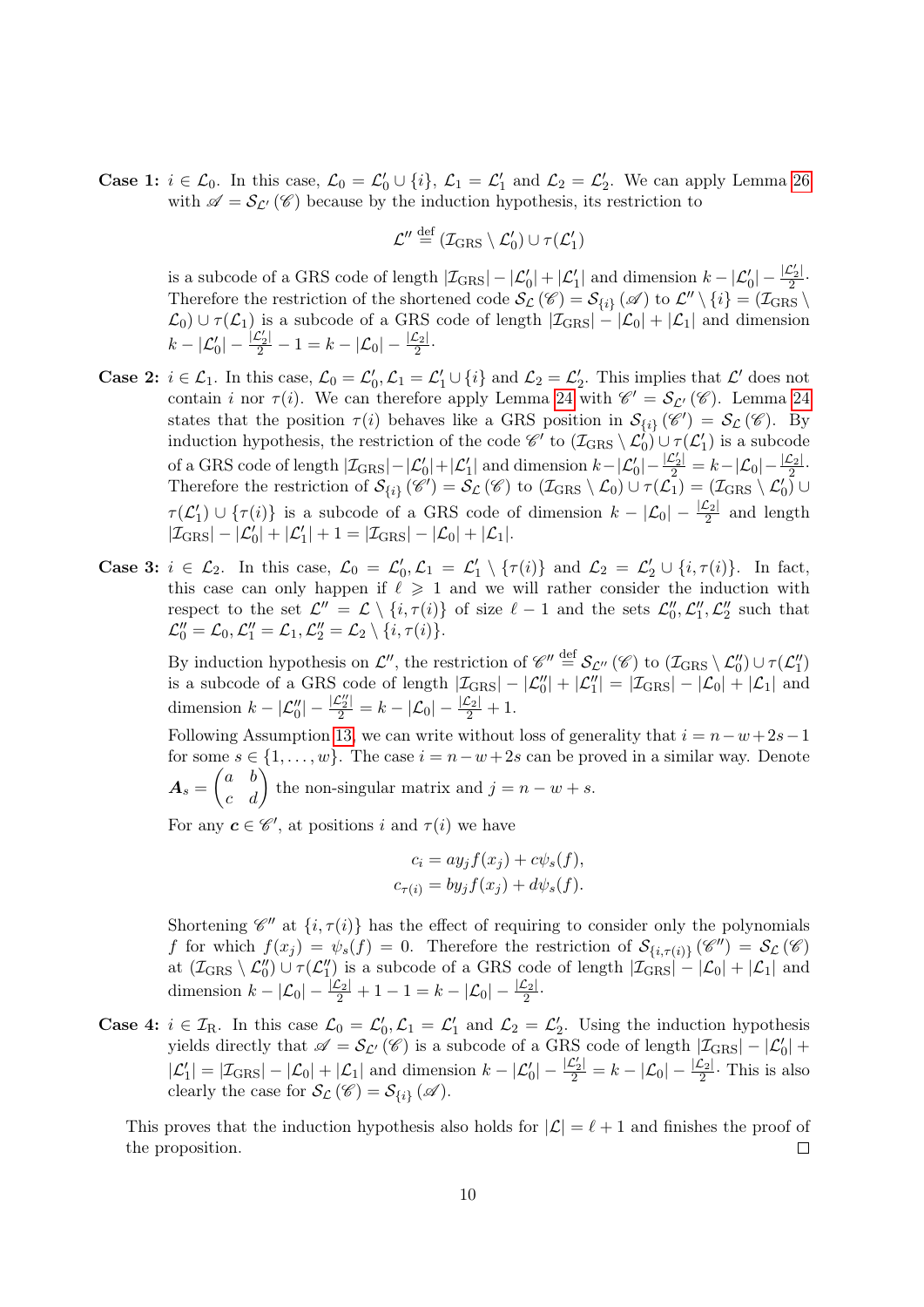#### 3.3.3 A general result on modified GRS codes

Finally, we need a very general result concerning modified GRS codes where some arbitrary columns have been joined to the generator matrix. A very similar lemma is already proved in [\[8,](#page-17-4) Lemma 9]. Its proof is repeated below for convenience and in order to provide further details about the equality case.

<span id="page-10-0"></span>**Lemma 28.** Consider a linear code  $\mathscr A$  over  $\mathbb F_q$  with generator matrix  $\boldsymbol{G} = \begin{pmatrix} \boldsymbol{G}_{\text{SCGRS}} & \boldsymbol{G}_{\text{rand}} \end{pmatrix}$   $\boldsymbol{P}$ of size  $k \times (n + r)$  where  $G_{\text{SCGRS}}$  is a  $k \times n$  generator matrix of a subcode of a GRS code of dimension  $k_{\text{GRS}}$  over  $\mathbb{F}_q$ ,  $G_{\text{rand}}$  is an arbitrary matrix in  $\mathbb{F}_q^{k \times r}$  and **P** is the permutation matrix of an arbitrary permutation  $\sigma \in \mathfrak{S}_{n+r}$ . We have

$$
\dim \mathscr{A}^{\star 2} \leqslant 2k_{\text{GRS}} - 1 + r.
$$

Moreover, if the equality holds, then for every  $i \in [n+1, n+w]$  we have:

$$
\dim \mathcal{P}_{\{\sigma(i)\}}\left(\mathscr{A}^{\star 2}\right) = \dim \mathscr{A}^{\star 2} - 1.
$$

*Proof.* Without loss of generality, we may assume that  $P$  is the identity matrix since the dimension of the square code is invariant by permuting the code positions, as seen in Lemma [12.](#page-4-3) Let B be the code with generator matrix  $(G_{\text{SCGRS}} \quad 0_{k \times r})$  where  $0_{k \times r}$  is the zero matrix of size  $k \times r$ . We also define the code  $\mathscr{B}'$  generated by the generator matrix  $(\mathbf{0}_{k \times n} \quad \mathbf{G}_{\text{rand}})$ . We obviously have

 $\mathscr{A} \subseteq \mathscr{B} + \mathscr{B}'.$ 

Therefore

$$
(\mathscr{A})^{\star 2} \subseteq (\mathscr{B} + \mathscr{B}')^{\star 2}
$$
  
\n
$$
\subseteq \mathscr{B}^{\star 2} + (\mathscr{B}')^{\star 2} + \mathscr{B} \star \mathscr{B}'
$$
  
\n
$$
\subseteq \mathscr{B}^{\star 2} + (\mathscr{B}')^{\star 2},
$$

where the last inclusion comes from the fact that  $\mathscr{B} \star \mathscr{B}'$  is the zero subspace since  $\mathscr{B}$  and  $\mathscr{B}'$ have disjoint supports. The code  $\mathscr{B}^{*2}$  has dimension  $\leq 2k_{\text{GRS}} - 1$  whereas dim  $(\mathscr{B}')^{*2} \leq r$ .

Next, if dim  $\mathscr{A}^{\star 2} = 2k_{\text{GRS}} - 1 + r$ , then

$$
\mathscr{A}^{\star 2} = \mathscr{B}^{\star 2} \oplus (\mathscr{B}')^{\star 2} \quad \text{and} \quad \dim(\mathscr{B}')^{\star 2} = r.
$$

Since  $\mathscr{B}'$  has length r, this means that  $(\mathscr{B}')^{\star 2} = \mathbb{F}_q^r$  and hence, any word of weight 1 supported by the r rightmost positions is contained in  $\mathscr{A}^{\star 2}$ . Therefore, puncturing this position will decrease the dimension.  $\Box$ 

#### 3.4 Proof of the theorem

We are now ready to prove Theorem [11.](#page-4-2)

*Proof of Theorem [11.](#page-4-2)* By using Proposition [27,](#page-8-0) we know that the restriction of  $S_{\mathcal{L}}(\mathscr{C})$  to  $(\mathcal{I}_{GRS} \setminus \mathcal{L}_0) \cup \tau(\mathcal{L}_1)$  is a subcode of a GRS code of length  $|\mathcal{I}_{GRS}| - |\mathcal{L}_0| + |\mathcal{L}_1| = n - w +$  $|\mathcal{I}_{GRS}^2| - |\mathcal{L}_0| + |\mathcal{L}_1|$  and dimension  $k_{GRS} \stackrel{\text{def}}{=} k - |\mathcal{L}_0| - \frac{|\mathcal{L}_2|}{2}$ , where:

•  $\mathcal{L}_0 \stackrel{\text{def}}{=} \mathcal{I}_{\text{GRS}} \cap \mathcal{L};$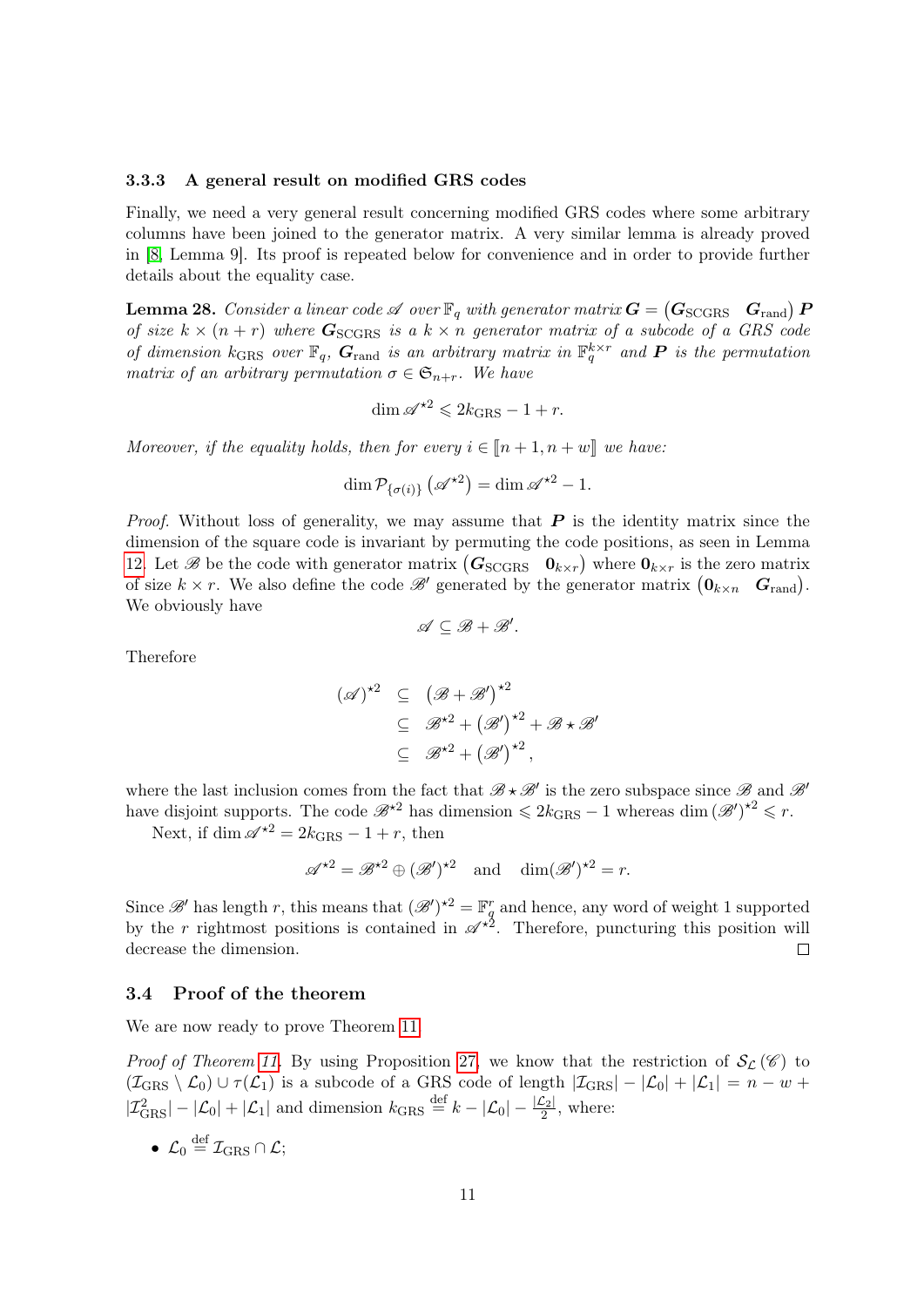- $\mathcal{L}_1$  is the set of PR positions of  $\mathcal L$  that do not have their twin in  $\mathcal L$ ;
- $\mathcal{L}_2$  is the union of all twin PR positions that are both included in  $\mathcal{L}$ .

We also denote by  $\mathcal{L}_3$  the set  $\mathcal{I}_R \cap \mathcal{L}$ . We can then apply Lemma [28](#page-10-0) to  $\mathcal{S}_{\mathcal{L}}(\mathscr{C})$  and derive from it the following upper bound:

$$
\dim\left(\mathcal{S}_{\mathcal{L}}\left(\mathscr{C}\right)\right)^{\star 2} \leqslant 2k_{\text{GRS}}-1+|\mathcal{I}_{\text{PR}}\setminus\left(\mathcal{L}\cup\tau(\mathcal{L}_1)\right)|+|\mathcal{I}_{\text{R}}\setminus\mathcal{L}_3|.
$$

Next, using Lemma [23,](#page-6-7) we get

<span id="page-11-0"></span>
$$
\dim \left(\mathcal{S}_{\mathcal{L}}\left(\mathscr{C}\right)\right)^{\star 2} \leqslant 2\left(k - |\mathcal{L}_{0}| - \frac{|\mathcal{L}_{2}|}{2}\right) - 1 + 2\left(w - |\mathcal{I}_{R}|\right) - 2|\mathcal{L}_{1}| - |\mathcal{L}_{2}| + |\mathcal{I}_{R}| - |\mathcal{L}_{3}|
$$
\n
$$
\leqslant 2\left(k + w - |\mathcal{L}_{0}| - |\mathcal{L}_{1}| - |\mathcal{L}_{2}| - |\mathcal{L}_{3}|\right) - 1 + \left(|\mathcal{L}_{3}| - |\mathcal{I}_{R}|\right) \tag{14}
$$
\n
$$
\leqslant 2\left(k + w - |\mathcal{L}|\right) - 1. \tag{15}
$$

The other upper bound on dim  $(\mathcal{S}_{\mathcal{L}}(\mathscr{C}))^{\star 2}$  which is dim  $(\mathcal{S}_{\mathcal{L}}(\mathscr{C}))^{\star 2} \leq n + w - |\mathcal{L}|$  follows from the fact that the dimension of this code is bounded by its length. Putting both bounds together yields the theorem.  $\Box$ 

<span id="page-11-4"></span>Remark 29. According to our simulations, the inequality of Theorem [11](#page-4-2) is sharp and is attained most of the time when  $\mathcal{I}_R$  is the empty set. When  $\mathcal{I}_R$  is not the empty set, then we may have equality only if we shorten all the positions in  $\mathcal{I}_R$ : this is because the right-hand term in [\(14\)](#page-11-0) should coincide with the right-hand term in [\(15\)](#page-11-0), which is equivalent to  $|\mathcal{L}_3| = |\mathcal{I}_R|$ .

# 4 Reaching the range of the distinguisher

For this distinguisher to work we need to shorten the code enough so that its square does not fill in the ambient space, but not too much since the square of the shortened code should have a dimension strictly less than the typical dimension of the square of a random code given by Proposition [4.](#page-1-1) Namely, we need to have:

<span id="page-11-1"></span>
$$
\dim\left(\mathcal{S}_{\mathcal{L}}\left(\mathscr{C}\right)\right)^{\star 2} < \binom{k+1-|\mathcal{L}|}{2} \quad \text{and} \quad \dim\left(\mathcal{S}_{\mathcal{L}}\left(\mathscr{C}\right)\right)^{\star 2} < n+w-|\mathcal{L}|. \tag{16}
$$

Thanks to Theorem [11,](#page-4-2) we know that [\(16\)](#page-11-1) is satisfied as soon as

<span id="page-11-2"></span>
$$
2(k+w-|\mathcal{L}|)-1 < \binom{k+1-|\mathcal{L}|}{2} \quad \text{and} \quad 2(k+w-|\mathcal{L}|)-1 < n+w-|\mathcal{L}|. \tag{17}
$$

We will now find the values of  $|\mathcal{L}|$  for which both inequalities of [\(17\)](#page-11-2) are satisfied.

First inequality. To study when the first inequality in [\(17\)](#page-11-2) is verified, let us bring in

$$
k' \stackrel{\text{def}}{=} k - |\mathcal{L}|.
$$

Inequality [\(17\)](#page-11-2) becomes  $4k' - 2 + 4w < k'^2 + k'$ , or equivalently  $k'^2 - 3k' - 4w + 2 > 0$ , which after a resolution leads to  $k' > \frac{3+\sqrt{16w+1}}{2}$  $\frac{16w+1}{2}$ .

Hence, we have:

<span id="page-11-3"></span>
$$
|\mathcal{L}| < k - \frac{3 + \sqrt{16w + 1}}{2}.\tag{18}
$$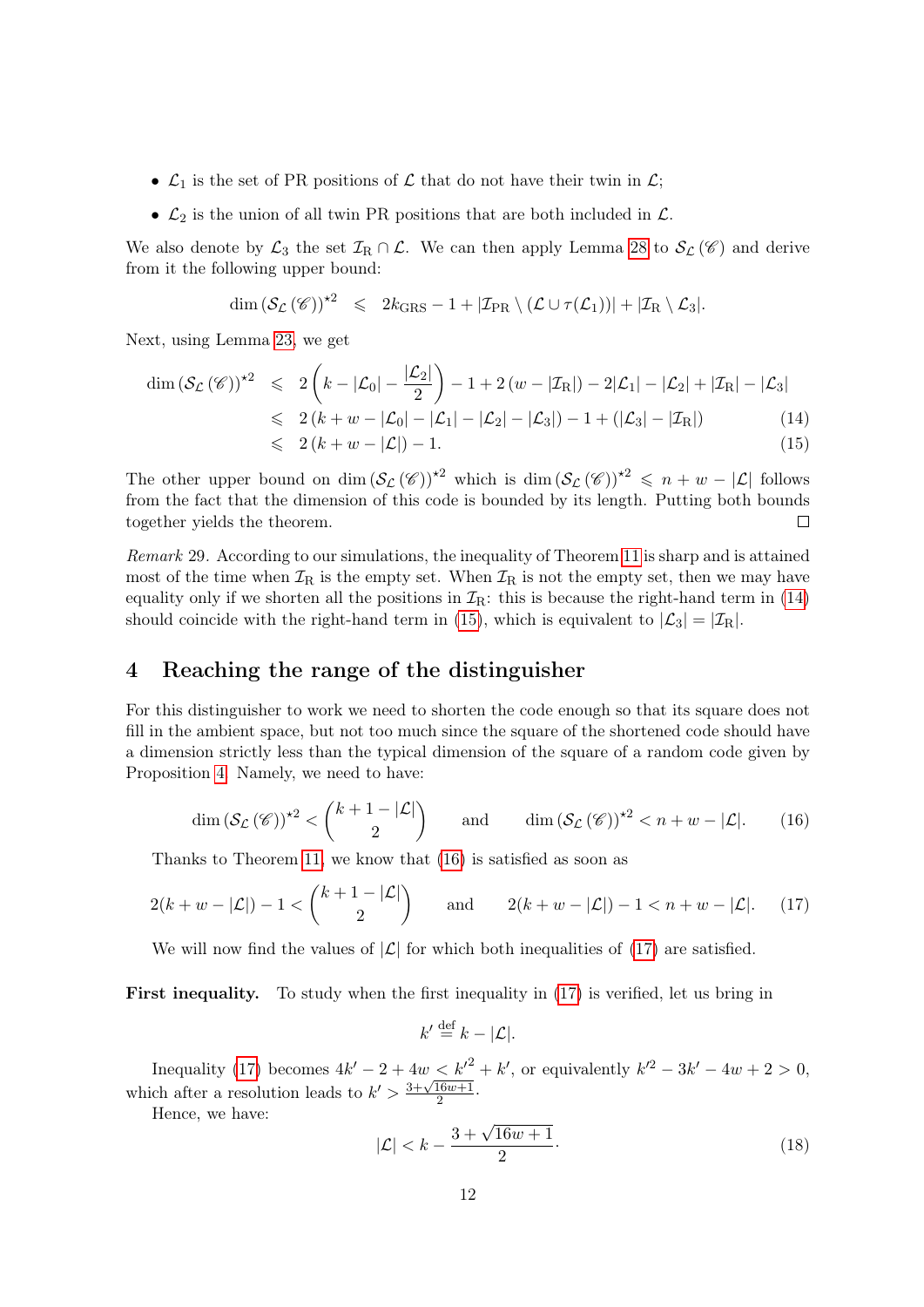Second inequality. On the other hand, the second inequality in [\(17\)](#page-11-2) is equivalent to

<span id="page-12-0"></span>
$$
|\mathcal{L}| \geqslant w + 2k - n. \tag{19}
$$

Conditions to verify both inequalities. Putting inequalities [\(18\)](#page-11-3) and [\(19\)](#page-12-0) together gives that  $|\mathcal{L}|$  should satisfy

$$
w + 2k - n \leq |\mathcal{L}| < k - \frac{3 + \sqrt{16w + 1}}{2}.
$$

We can therefore find an appropriate  $\mathcal L$  if and only if

$$
w + 2k - n < k - \frac{3 + \sqrt{16w + 1}}{2},
$$

which is equivalent to

$$
n - k > w + \frac{3 + \sqrt{16w + 1}}{2} = w + O(\sqrt{w}).
$$

In other words, the distinguisher works up to values of  $w$  that are close to the second choice  $n-k=w.$ 

From now on we set

$$
\ell_{\min} = w + 2k - n
$$
  

$$
\ell_{\max} = \left[k - \frac{3 + \sqrt{16w + 1}}{2} - 1\right].
$$

Practical results. We have run experiments using MAGMA [\[5\]](#page-17-13) and SAGE. For the param-eters of Table [1,](#page-4-0) here are the intervals of possible values of  $|\mathcal{L}|$  so that the code  $\mathcal{S}_{\mathcal{L}}(\mathscr{C})^{\star 2}$  has a non generic dimension:

- ID 1:  $n = 532, k = 376, w = 96, |\mathcal{L}| \in [\![316, 354]\!]$ ;
- ID 3:  $n = 846, k = 618, w = 144, |\mathcal{L}| \in [534, 592]$ ;
- ID 5:  $n = 1160, k = 700, w = 311, |\mathcal{L}| \in [551, 663]$ .

There interval always coincide with the theoretical interval  $[\ell_{\min}, \ell_{\max}].$ 

# 5 The attack

In this section we will show how to find an equivalent private key  $(x, y, A, P)$  defining the same code. This allows to decode and recover the original message like a legitimate user.

We assume that all the matrices  $A_s = \begin{pmatrix} a_s & b_s \ a_s & d_s \end{pmatrix}$  $c_s$   $d_s$  appearing in the definition of the scheme in Subsection [2.1](#page-3-0) are such that  $c_s d_s \neq 0$ . We explain in the appendix how the attack can be changed to take the case  $c_s d_s = 0$  into account. Note that this corresponds to a case where  $\mathcal{I}_{\text{R}} = \emptyset$  and  $\mathcal{I}_{\text{GRS}}^2 = \emptyset$ , which is the typical case as noticed in Remark [22.](#page-6-8)

Remark 30. In the present section where we the goal is to recover the permutation, we no longer work under Assumption [13.](#page-4-4)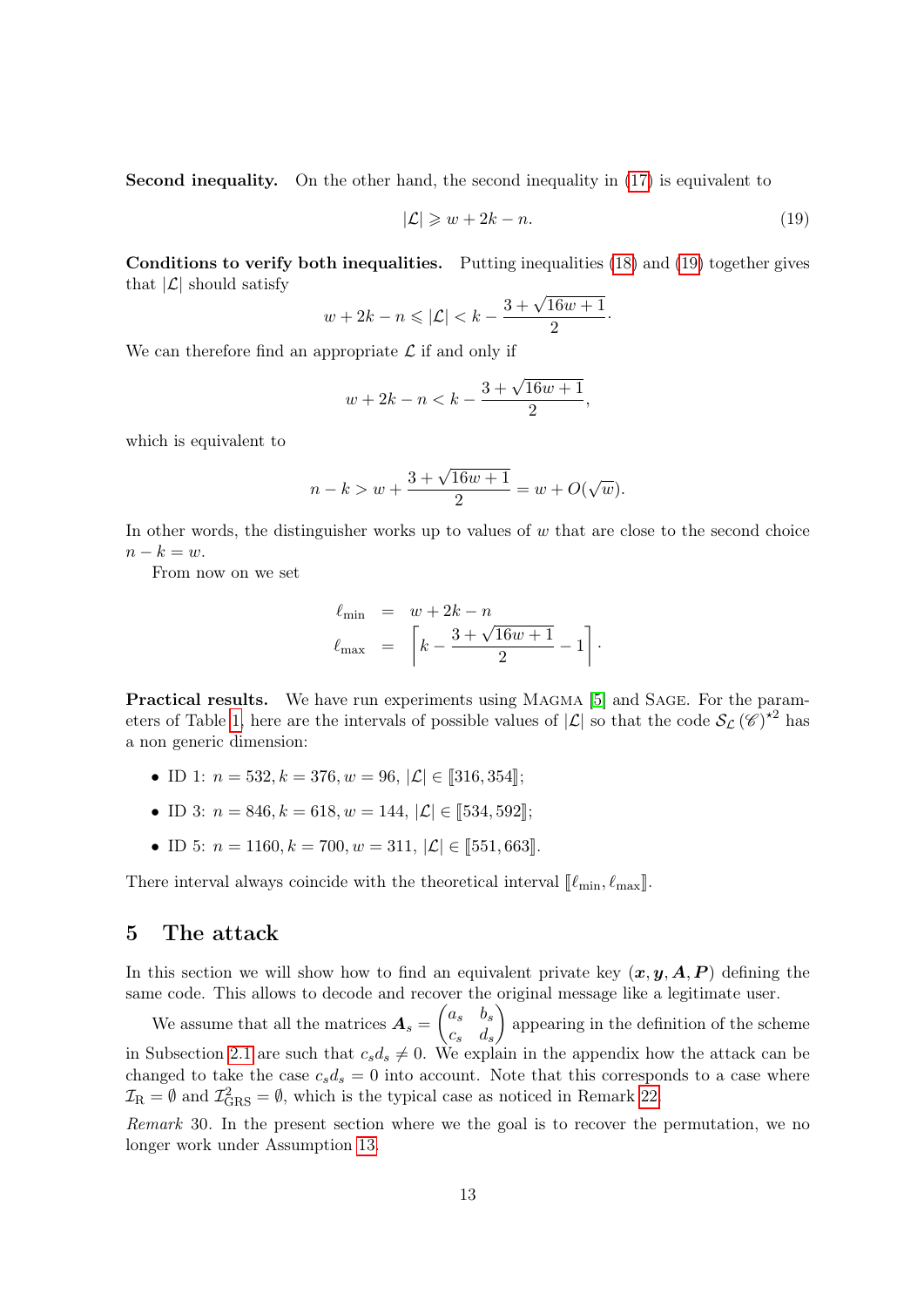#### 5.1 Outline of the attack

In summary, the attack works as follows.

- 1. Compute the interval  $\llbracket \ell_{\min}, \ell_{\max} \rrbracket$  of the distinguisher and choose  $\ell$  in the middle of the distinguisher interval. Ensure  $\ell < \ell_{\text{max}}$ .
- 2. For several sets of indices  $\mathcal{L} \subseteq [1, n+w]$  such that  $|\mathcal{L}| = \ell$ , compute  $\mathcal{S}_{\mathcal{L}} (\mathscr{C})$  and identify pairs of twin positions contained in  $\llbracket 1, n + w \rrbracket$ . Repeat this process until identifying all pairs of twin positions, as detailed in § [5.2.](#page-13-0)
- 3. Puncture the twin positions in order to get a GRS code and recover its structure using the Sidelnikov Shestakov attack [\[15\]](#page-18-0).
- 4. For each pair of twin positions, recover the corresponding  $2 \times 2$  non-singular matrix  $A_i$ , as explained in § [5.4.](#page-14-0)
- 5. Finish to recover the structure of the underlying GRS code.

#### <span id="page-13-0"></span>5.2 Identifying pairs of twin positions

Let  $\mathcal{L} \subseteq [1, n+w]$  be such that both  $|\mathcal{L}|$  and  $|\mathcal{L}|+1$  are contained in the distinguisher interval. The idea we use to identify pairs of twin positions is to compare the dimension of  $(\mathcal{S}_{\mathcal{L}}(\mathscr{C}))^{\star 2}$  with the dimension of  $(\mathcal{P}_{\{i\}}(\mathcal{S}_{\mathcal{L}}(\mathscr{C})))^{\star 2}$  for all positions i in  $[\![1, n+w]\!] \setminus \mathcal{L}$ . This yields information on pairs of twin positions.

• If  $i \in \mathcal{I}_{GRS}$  (see [\(2\)](#page-5-1), [\(8\)](#page-6-4) and [\(12\)](#page-6-5) for the definition), puncturing does not affect the dimension of the square code:

$$
\dim\left(\mathcal{S}_{\mathcal{L}}\left(\mathscr{C}\right)\right)^{\star 2}=\dim\left(\mathcal{P}_{\{i\}}\left(\mathcal{S}_{\mathcal{L}}\left(\mathscr{C}\right)\right)\right)^{\star 2}.
$$

- If  $i \in \mathcal{I}_{PR}$  (see [\(6\)](#page-6-6) for a definition) and  $\tau(i) \in \mathcal{L}$ , then according to Lemma [24,](#page-7-0) the position i is "derandomised" in  $\mathcal{S}_{\mathcal{L}}(\mathscr{C})$  and hence behaves like a GRS position in the shortened code. Therefore, very similarly to the previous case, the dimension does not change.
- If  $i \in \mathcal{I}_{PR}$  and  $\tau(i) \notin \mathcal{L}$ , in  $\mathcal{S}_{\mathcal{L}}(\mathscr{C})$ , the two corresponding columns behave like random ones. Assuming that the inequality of Theorem [11](#page-4-2) is an equality, which almost always holds (see Remark [29\)](#page-11-4), then, according to Lemma [28,](#page-10-0) puncturing  $\mathcal{S}_{\mathcal{L}}(\mathscr{C})^{\star 2}$  at *i* (resp.  $\tau(i)$  reduces its dimension. Therefore,

$$
\dim (\mathcal{P}_{\{i\}}(\mathcal{S}_{\mathcal{L}}(\mathscr{C})))^{\star 2} = \dim (\mathcal{P}_{\{\tau(i)\}}(\mathcal{S}_{\mathcal{L}}(\mathscr{C})))^{\star 2} = \dim (\mathcal{S}_{\mathcal{L}}(\mathscr{C}))^{\star 2} - 1.
$$

This provides a way to identify any position in  $[1, n+w] \setminus \mathcal{L}$  having a twin which also lies in  $[1, n+w] \setminus \mathcal{L}$ : by searching zero columns in a parity–check matrix of  $\mathcal{S}(\mathscr{C})^{\star 2}$ , we obtain the set  $\mathcal{T}_{\mathcal{L}} \subset [1, n+w] \setminus \mathcal{L}$  of even cardinality of all the positions having their twin in  $[1, n+w] \setminus \mathcal{L}$ :

$$
\mathcal{T}_{\mathcal{L}} \stackrel{\text{def}}{=} \bigcup_{\{i,\tau(i)\} \subseteq [1,n+w] \setminus \mathcal{L}} \{i,\tau(i)\}.
$$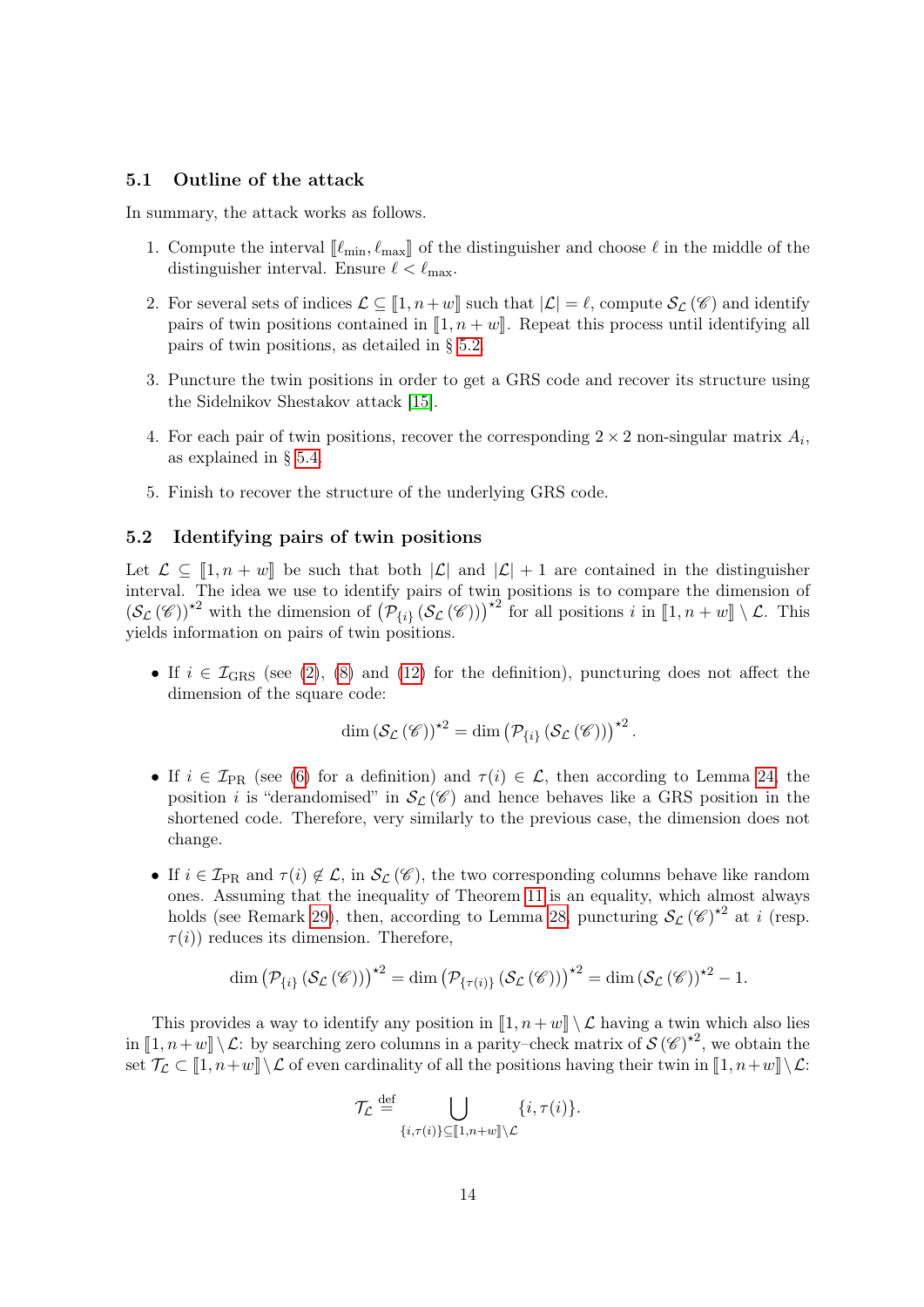As soon as these positions are identified, we can associate each such position to its twin. This can be done as follows. Take  $i \in \mathcal{T}_{\mathcal{L}}$  and consider the code  $\mathcal{S}_{\mathcal{L}\cup\{i\}}(\mathscr{C})$ . The column corresponding to the twin position  $\tau(i)$  has been derandomised and hence will not give a zero column in a parity–check matrix of  $(\mathcal{S}_{\mathcal{L}\cup\{i\}}(\mathscr{C}))^{\star 2}$ , so puncturing the corresponding column will not affect the dimension.

This process can be iterated by using various shortening sets  $\mathcal L$  until obtaining w pairs of twin positions. It is readily seen that considering  $O(1)$  such sets is enough to recover all pairs with very large probability.

#### 5.3 Recovering the non-randomised part of the code

As soon as all the pairs of twin positions are identified, consider the code  $\mathcal{P}_{\mathcal{I}_{\text{PR}}}(\mathscr{C})$  punctured at  $\mathcal{I}_{PR}$ . Since the randomised positions have been punctured this code is nothing but a GRS code and, applying the Sidelnikov Shestakov attack [\[15\]](#page-18-0), we recover a pair  $\boldsymbol{a}, \boldsymbol{b}$  such that

$$
\mathcal{P}_{\mathcal{I}_{\text{PR}}}\left(\mathscr{C}\right)=\mathbf{GRS}_{k}(\boldsymbol{a},\boldsymbol{b}).
$$

#### <span id="page-14-0"></span>5.4 Recovering the remainder of the code and the matrix A

# 5.4.1 Joining a pair of twin positions : the code  $\mathscr{C}^{(i)}$

To recover the remaining part of the code we will consider iteratively the pairs of twin positions. We recall that  $\mathcal{I}_{\text{PR}}$  corresponds to the set of positions having a twin. Let  $\{i, \tau(i)\}$  be a pair of twin positions and consider the code

$$
\mathscr{C}^{(i)} \stackrel{\text{def}}{=} \mathcal{R}_{\mathcal{I}_{\text{GRS}} \cup \{i, \tau(i)\}}(\mathscr{C})\,.
$$

In this code, all but two columns, columns i and  $\tau(i)$ , are GRS positions. For any codeword  $\mathbf{c} \in \mathcal{C}^{(i)}$  we have

<span id="page-14-1"></span>
$$
c_i = ay_j f(x_j) + c\psi_j(f)
$$
  
\n
$$
c_{\tau(i)} = by_j f(x_j) + d\psi_j(f)
$$
\n(20)

for some  $j \in [n - w + 1, n]$ , where  $\psi_j$  and  $\mathbf{A} = \begin{pmatrix} a & b \\ c & d \end{pmatrix}$  are defined as in [\(4\)](#page-5-0) and [\(5\)](#page-5-2).

Note that we do not need to recover exactly  $(x, y, A, P)$ . We need to recover a 4-tuple  $(x', y', A', P')$  which describes the same code. Thus, without loss of generality, after possibly replacing a by  $ay_j$  and b by  $by_j$ , one can suppose that  $y_j = 1$ . Moreover, after possibly replacing  $\psi_j$  by  $d\psi_j$ , one can suppose that  $d = 1$ . Recall that in this section we suppose that  $cd \neq 0.$ 

Thanks to these simplifying choices, [\(20\)](#page-14-1) becomes

$$
c_i = af(x_j) + c\psi_j(f)
$$
  

$$
c_{\tau(i)} = bf(x_j) + \psi_j(f).
$$

# 5.4.2 Shortening  $\mathscr{C}^{(i)}$  at the last position to recover  $x_j$

If we shorten  $\mathscr{C}^{(i)}$  at the  $\tau(i)$ -th position, according to Lemma [24,](#page-7-0) it will "derandomise" the *i*-th position (it implies  $\psi_j(f) = -bf(x_j)$ ) and any  $c \in \mathcal{S}_{\{\tau(i)\}}(\mathscr{C}^{(i)})$  verifies

$$
c_i = (a - bc)f(x_j).
$$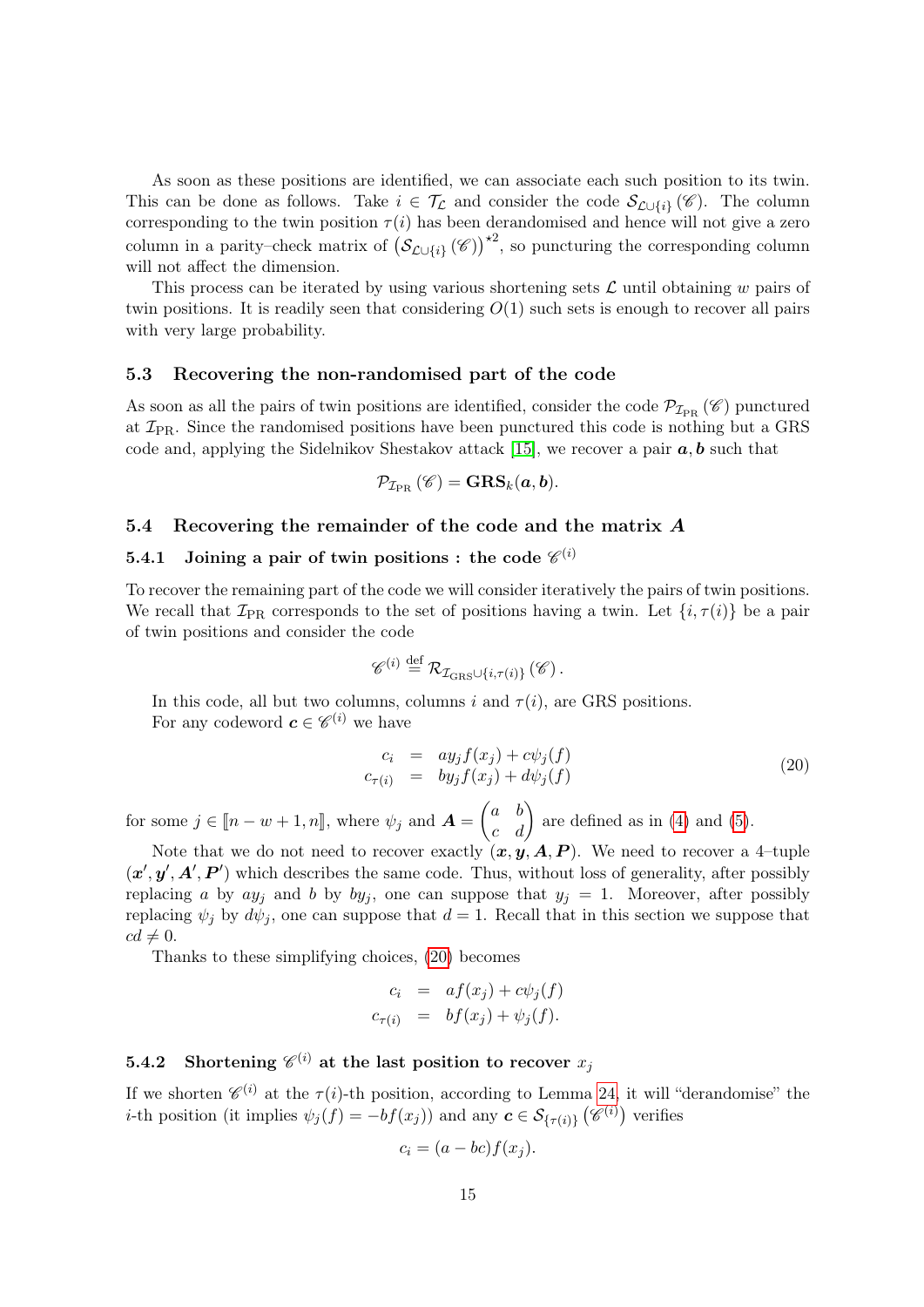Since the support  $x_j$  and multiplier  $y_j$  are known at all the positions of  $\mathscr{C}^{(i)}$  but the two PR ones, for any codeword  $c \in \mathcal{S}_{\{\tau(i)\}}(\mathscr{C}^{(i)})$ , one can find the polynomial  $f \in \mathbb{F}_q[x]_{< k}$  whose evaluation provides c. Therefore, by collecting a basis of codewords in  $\mathcal{S}_{\{\tau(i)\}}(\mathscr{C}^{(i)})$  and the corresponding polynomials, we can recover the values of  $x_j$  and  $a - bc$ .

#### 5.4.3 Recovering the  $2 \times 2$  matrix

Once we have  $x_j$  we need to recover the matrix

$$
\boldsymbol{A} = \begin{pmatrix} a & b \\ c & 1 \end{pmatrix}.
$$

Note that, its determinant det  $A = a - bc$  has already been obtained in the previous section. First, one can guess b as follows. Let  $G^{(i)}$  be a generator matrix of  $\mathscr{C}^{(i)}$ . As in the previous section, by interpolation, one can compute the polynomials  $f_1, \ldots, f_k$  whose evaluations provide the rows of  $G^{(i)}$ . Consider the column vector

$$
\boldsymbol{v} \stackrel{\text{def}}{=} \begin{pmatrix} f_1(x_j) \\ \vdots \\ f_k(x_j) \end{pmatrix}
$$

and denote by  $v_i$  and  $v_{\tau(i)}$  the columns of  $G^{(i)}$  corresponding to positions  $c_i$  and  $c_{\tau(i)}$ :

$$
\boldsymbol{v}_i = \begin{pmatrix} af_1(x_j) + c\psi_j(f_1) \\ \vdots \\ af_k(x_j) + c\psi_j(f_k) \end{pmatrix} \quad \text{and} \quad \boldsymbol{v}_{\tau(i)} = \begin{pmatrix} bf_1(x_j) + \psi_j(f_1) \\ \vdots \\ bf_k(x_j) + \psi_j(f_k) \end{pmatrix}.
$$

Next, search  $\lambda \in \mathbb{F}_q$  such that  $\mathbf{v}_i - \lambda \mathbf{v}_{\tau(i)}$  is collinear to v. This relation of collinearity can be expressed in terms of cancellation of some  $2 \times 2$  determinants which are polynomials of degree 1 in  $\lambda$ . Their common root is nothing but c.

Finally, we can find the pair  $(a, b)$  by searching the pairs  $(\lambda, \mu)$  such that

- (i)  $\lambda c\mu = \det A;$
- (ii)  $v_i \lambda v$  and  $v_{\tau(i)} \mu v$  are collinear.

Here the relation of collinearity will be expressed as the cancellation of  $2 \times 2$  determinants which are linear combinations of  $\lambda, \mu$  and  $\lambda\mu$  and elementary elimination process provides us with the value of the pair  $(a, b)$ .

### 6 Complexity of the attack

The most expensive part of the attack is the step consisting in identifying pairs of twin positions. Recall that, from  $[8]$ , the computation of the square of a code of length n and dimension k costs  $O(k^2n^2)$  operations in  $\mathbb{F}_q$ . We need to compute the square of a code  $O(w)$ times, because there are  $w$  pairs of twin positions. Hence this step has a total complexity of  $O(wn^2k^2)$  operations in  $\mathbb{F}_q$ . Note that the actual dimension of the shortened codes is significantly less than  $k$  and hence the previous estimate is overestimated.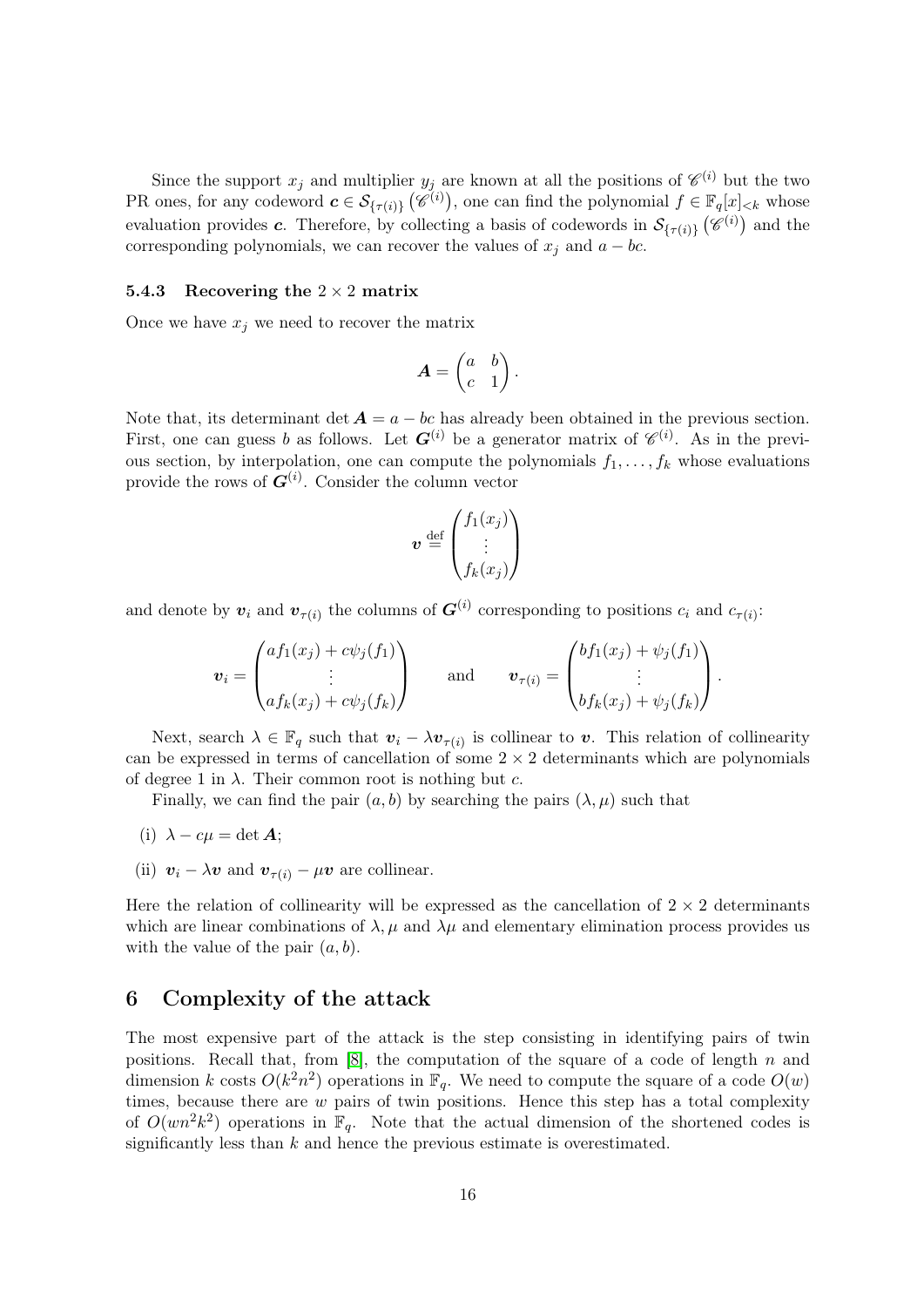The cost of the Sidelnikov Shestakov attack is that of a Gaussian elimination, namely  $O(nk^2)$  operations in  $\mathbb{F}_q$  which is negligible compared to the previous step.

The cost of the final part is also negligible compared to the computation of the squares of shortened codes. This provides an overall complexity in  $O(wn^2k^2)$  operations in  $\mathbb{F}_q$ .

# Conclusion

We presented a polynomial time key-recovery attack based on a square code distinguisher against the public key encryption scheme RLCE. This attack allows us to break all the socalled odd ID parameters suggested in [\[17\]](#page-18-4). Namely, the attack breaks the parameter sets for which the number w of random columns was strictly less than  $n - k$ . Our analysis suggests that, for this kind of distinguisher by squaring shortenings of the code, the case  $w = n - k$ is the critical one. The *even ID* parameters of [\[17\]](#page-18-4), for which the relation  $w = n - k$  always holds, remain out of the reach of our attack.

# Acknowledgements

The authors are supported by French Agence nationale de la recherche grants ANR-15-CE39- 0013-01 Manta and ANR-17-CE39-0007 CBCrypt. Computer aided calculations have been performed using softwares Sage and Magma [\[5\]](#page-17-13).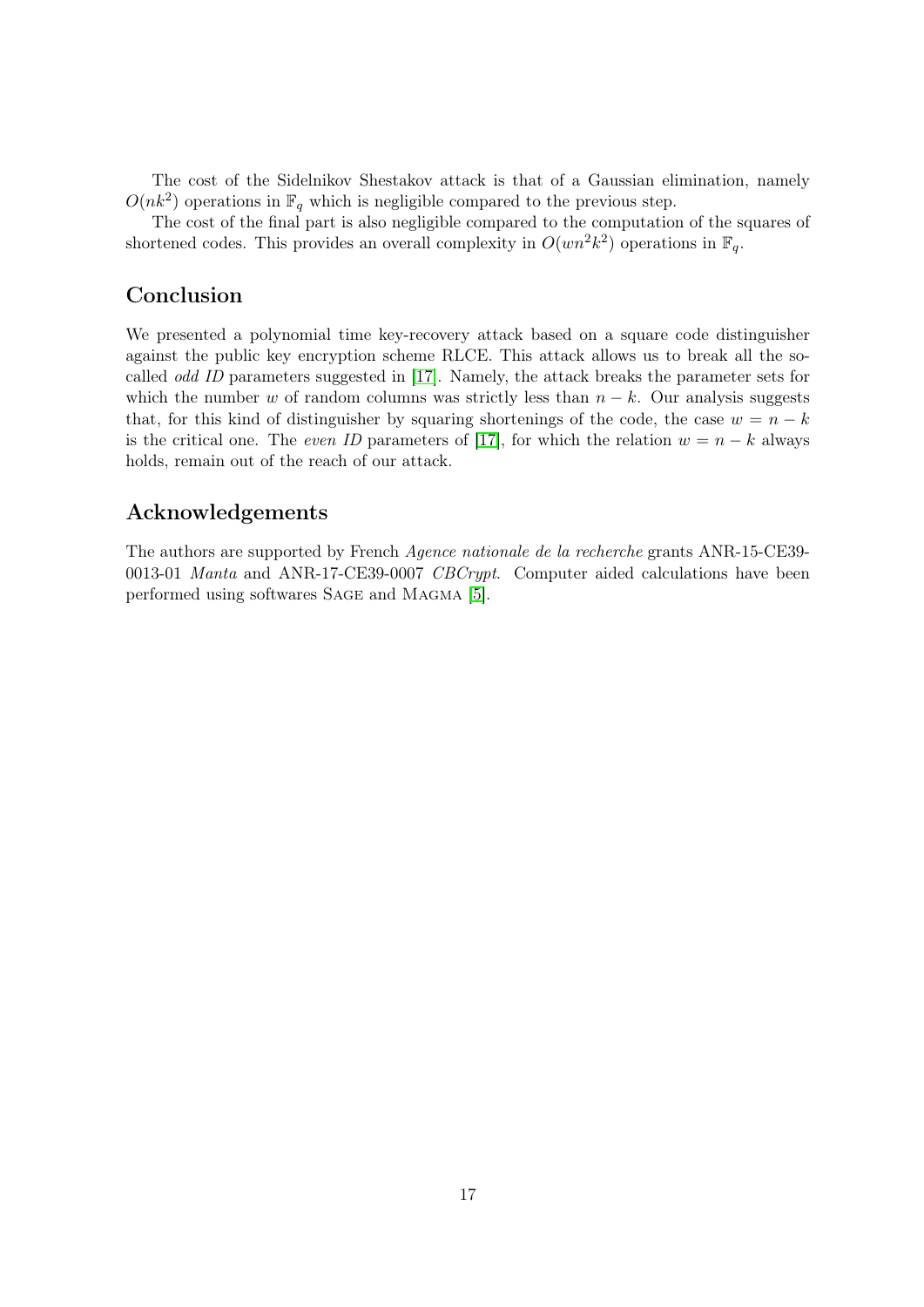# References

- <span id="page-17-3"></span>[1] M. Baldi, M. Bianchi, F. Chiaraluce, J. Rosenthal, and D. Schipani. Enhanced public key security for the McEliece cryptosystem. J. Cryptology, 29(1):1–27, 2016.
- <span id="page-17-9"></span>[2] M. Bardet, J. Chaulet, V. Dragoi, A. Otmani, and J.-P. Tillich. Cryptanalysis of the McEliece public key cryptosystem based on polar codes. In Post-Quantum Cryptography 2016, LNCS, pages 118–143, Fukuoka, Japan, Feb. 2016.
- <span id="page-17-2"></span>[3] T. P. Berger and P. Loidreau. Security of the Niederreiter form of the GPT public-key cryptosystem. In Proc. IEEE Int. Symposium Inf. Theory - ISIT 2002, page 267. IEEE, June 2002.
- <span id="page-17-1"></span>[4] D. J. Bernstein, T. Chou, T. Lange, I. von Maurich, R. Niederhagen, E. Persichetti, C. Peters, P. Schwabe, N. Sendrier, J. Szefer, and W. Wen. Classic McEliece: conservative code-based cryptography. [https://csrc.nist.gov/CSRC/media/Projects/](https://csrc.nist.gov/CSRC/media/Projects/Post-Quantum-Cryptography/documents/round-1/submissions/Classic_McEliece.zip) [Post-Quantum-Cryptography/documents/round-1/submissions/Classic\\_McEliece.](https://csrc.nist.gov/CSRC/media/Projects/Post-Quantum-Cryptography/documents/round-1/submissions/Classic_McEliece.zip) [zip](https://csrc.nist.gov/CSRC/media/Projects/Post-Quantum-Cryptography/documents/round-1/submissions/Classic_McEliece.zip), Nov. 2017. First round submission to the NIST post-quantum cryptography call.
- <span id="page-17-13"></span>[5] W. Bosma, J. Cannon, and C. Playoust. The Magma algebra system I: The user language. J. Symbolic Comput., 24(3/4):235–265, 1997.
- <span id="page-17-7"></span>[6] I. Cascudo, R. Cramer, D. Mirandola, and G. Zémor. Squares of random linear codes. IEEE Trans. Inform. Theory, 61(3):1159–1173, March 2015.
- <span id="page-17-8"></span>[7] I. V. Chizhov and M. A. Borodin. Effective attack on the McEliece cryptosystem based on Reed-Muller codes. Discrete Math. Appl., 24(5):273–280, 2014.
- <span id="page-17-4"></span>[8] A. Couvreur, P. Gaborit, V. Gauthier-Umaña, A. Otmani, and J.-P. Tillich. Distinguisher-based attacks on public-key cryptosystems using Reed-Solomon codes. Des. Codes Cryptogr., 73(2):641–666, 2014.
- <span id="page-17-11"></span>[9] A. Couvreur, I. Márquez-Corbella, and R. Pellikaan. Cryptanalysis of McEliece cryptosystem based on algebraic geometry codes and their subcodes. IEEE Trans. Inform. Theory, 63(8):5404–5418, Aug 2017.
- <span id="page-17-6"></span>[10] A. Couvreur, A. Otmani, and J.-P. Tillich. Polynomial time attack on wild McEliece over quadratic extensions. IEEE Trans. Inform. Theory, 63(1):404–427, Jan 2017.
- <span id="page-17-5"></span>[11] A. Couvreur, A. Otmani, J.-P. Tillich, and V. Gauthier-Umaña. A polynomial-time attack on the BBCRS scheme. In J. Katz, editor, Public-Key Cryptography - PKC 2015, volume 9020 of LNCS, pages 175–193. Springer, 2015.
- <span id="page-17-10"></span>[12] J.-C. Faugère, V. Gauthier, A. Otmani, L. Perret, and J.-P. Tillich. A distinguisher for high rate McEliece cryptosystems. IEEE Trans. Inform. Theory, 59(10):6830-6844, Oct. 2013.
- <span id="page-17-12"></span>[13] W. C. Huffman and V. Pless. Fundamentals of error-correcting codes. Cambridge University Press, Cambridge, 2003.
- <span id="page-17-0"></span>[14] R. J. McEliece. A Public-Key System Based on Algebraic Coding Theory, pages 114–116. Jet Propulsion Lab, 1978. DSN Progress Report 44.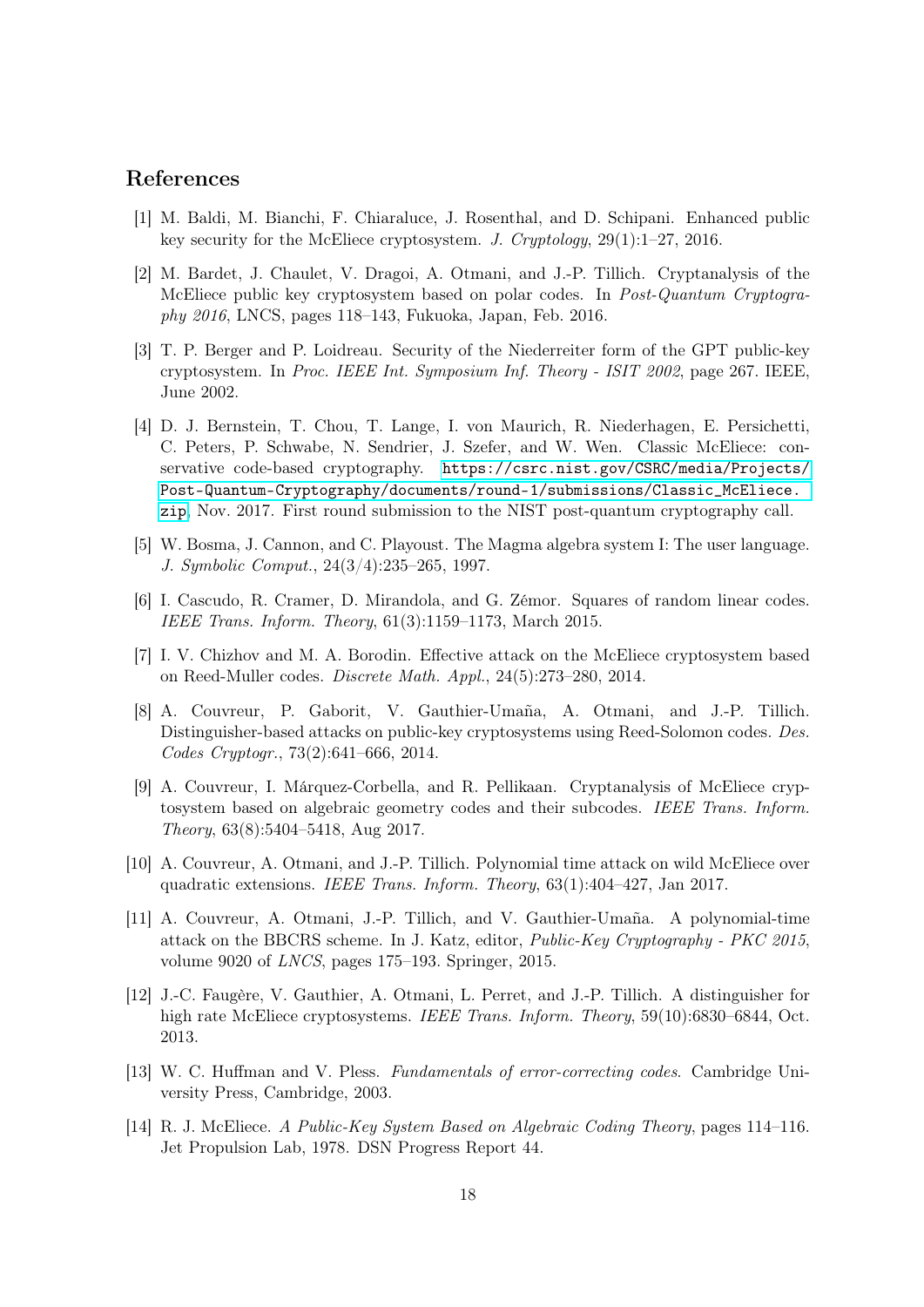- <span id="page-18-0"></span>[15] V. M. Sidelnikov and S. Shestakov. On the insecurity of cryptosystems based on generalized Reed-Solomon codes. Discrete Math. Appl., 1(4):439–444, 1992.
- <span id="page-18-3"></span>[16] Y. Wang. Quantum resistant random linear code based public key encryption scheme RLCE. In Proc. IEEE Int. Symposium Inf. Theory - ISIT 2016, pages 2519–2523, Barcelona, Spain, July 2016. IEEE.
- <span id="page-18-4"></span>[17] Y. Wang. RLCE–KEM. <http://quantumca.org>, 2017. First round submission to the NIST post-quantum cryptography call.
- <span id="page-18-1"></span>[18] C. Wieschebrink. Two NP-complete problems in coding theory with an application in code based cryptography. In Proc. IEEE Int. Symposium Inf. Theory - ISIT, pages 1733–1737, 2006.
- <span id="page-18-2"></span>[19] C. Wieschebrink. Cryptanalysis of the Niederreiter public key scheme based on GRS subcodes. In Post-Quantum Cryptography 2010, volume 6061 of LNCS, pages 61–72. Springer, 2010.